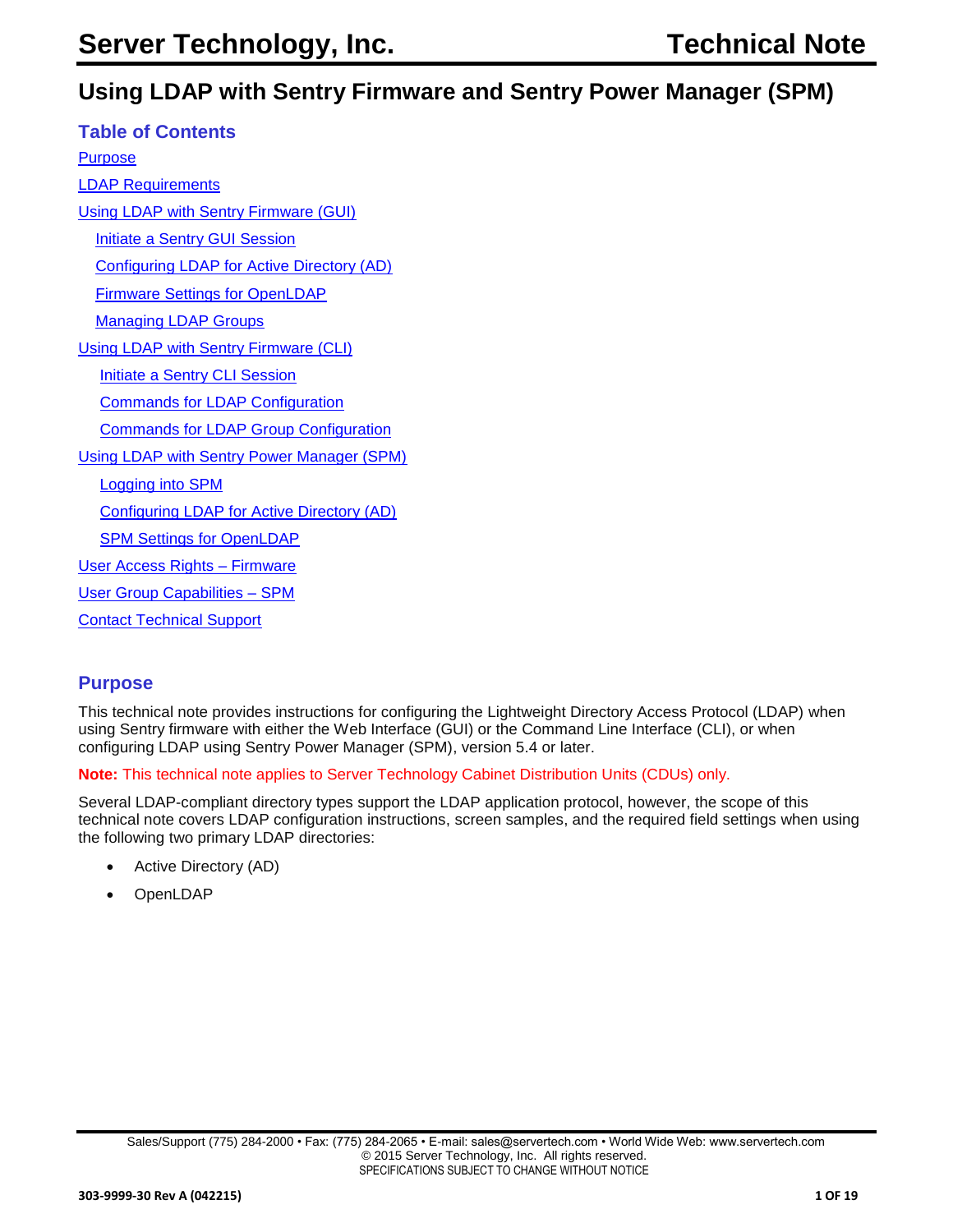# <span id="page-1-0"></span>**LDAP Requirements**

To correctly set up LDAP support with Sentry firmware or SPM, a few configuration requirements must be met:

#### *Requirements for LDAP Directory Services:*

- Define at least one LDAP group.
- Assign users to that LDAP group.

#### *General LDAP Requirements:*

- Set LDAP support to Enabled.
- Define the IP address and domain component of at least one LDAP Directory Services server.
- Select the LDAP bind request method (Simple, TLS/SSL, MD5) used by the Directory Services server.
- Define the IP address of at least one DNS server.
- Test the DNS server configuration using the CDU Ping command.
- For the LDAP groups defined at least one LDAP group must be defined assign user access rights to the LDAP groups.

**Note:** The LDAP group names on the Directory Services server and the CDU must match.

# <span id="page-1-1"></span>**Using LDAP with Sentry Firmware (GUI)**

The LDAP authentication process begins with initiating a Sentry firmware session. Configuration of LDAP settings can then be done using the Web interface (GUI) as follows in this section.

#### <span id="page-1-2"></span>**Initiate a Sentry Session**

Logging in through the Web requires directing the Web client to the configured IP address of the unit.

#### *To Login by Web Interface:*

In the Sentry firmware login window, provide your valid username/password.

| <b>Windows Security</b>                                                                                                    |                                                                                                                    |  |  |  |
|----------------------------------------------------------------------------------------------------------------------------|--------------------------------------------------------------------------------------------------------------------|--|--|--|
| The server 10.1.2.85 is asking for your user name and password. The server<br>reports that it is from Sentry Switched CDU. |                                                                                                                    |  |  |  |
|                                                                                                                            | Warning: Your user name and password will be sent using basic<br>authentication on a connection that isn't secure. |  |  |  |
|                                                                                                                            | admn                                                                                                               |  |  |  |
|                                                                                                                            | Remember my credentials                                                                                            |  |  |  |
|                                                                                                                            | OK<br>Cancel                                                                                                       |  |  |  |

The default administrative-level user login (admn/admn) was used for this example.

Click **OK**. You are now logged into Sentry firmware's Web interface.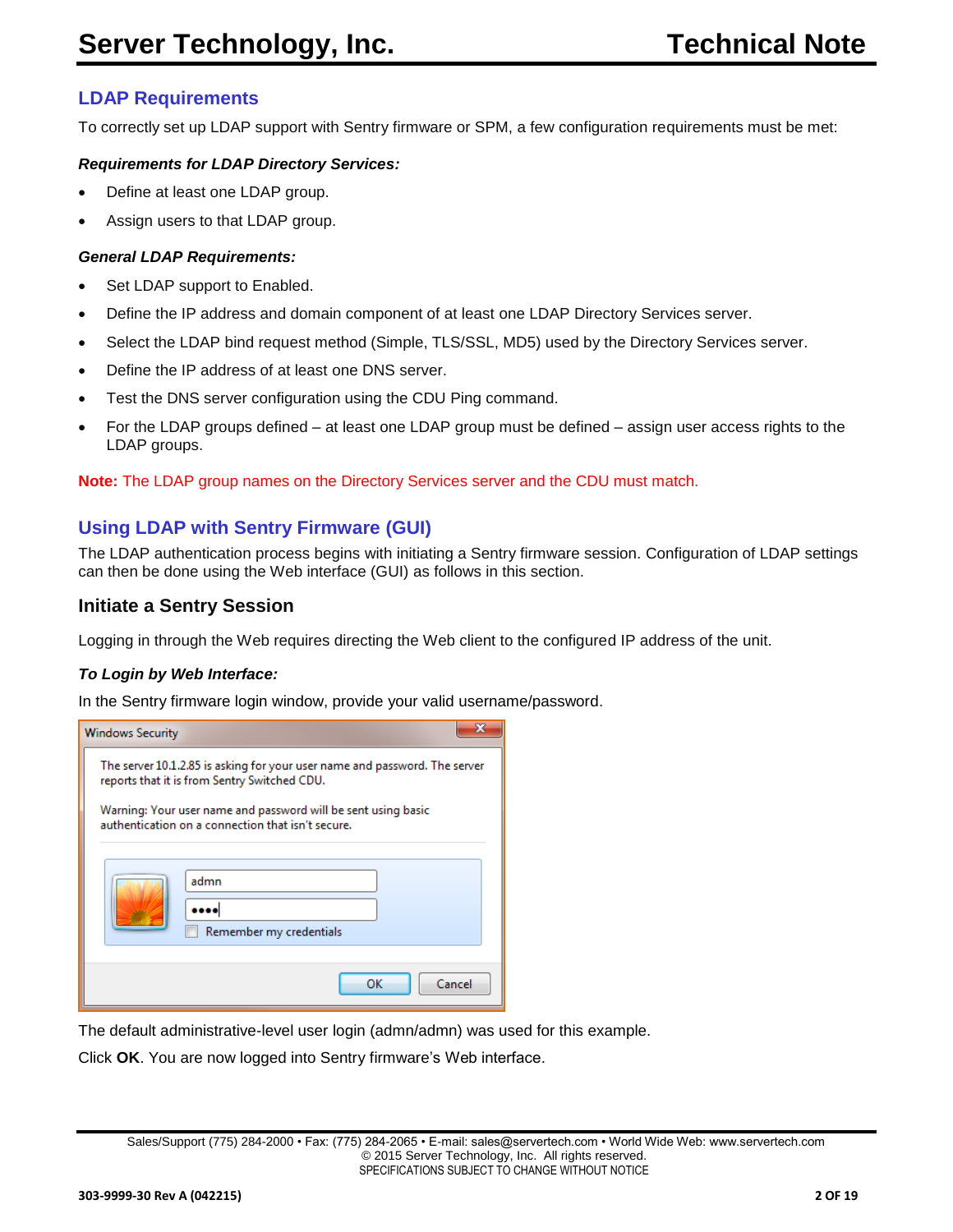# **LDAP Configuration**

Once you have installed and configured the LDAP Directory Services server, the next step is to configure LDAP using the firmware.

#### *Access the LDAP Configuration Page:*

From the left-pane of the interface, go to **Configuration > LDAP**. The following configuration page displays to allow setup and maintenance for all settings that enable LDAP support.

#### <span id="page-2-0"></span>*Configuring LDAP with Active Directory (AD):*

| <b>Server Technology</b>        | Sentry Switched CDU PIPS                       | Location: <b>p</b> User: ADMN<br>IP Address: 10.1.2.85 a Access: Admin                 |
|---------------------------------|------------------------------------------------|----------------------------------------------------------------------------------------|
| System                          | <b>Configuration - LDAP</b>                    |                                                                                        |
| <b>Outlet Control</b>           | <b>LDAP</b>                                    |                                                                                        |
| <b>Power Monitoring</b>         | Configure LDAP options                         |                                                                                        |
| <b>Environmental Monitoring</b> | LDAP:                                          | Enabled v                                                                              |
| <b>Smart Load Shedding</b>      | <b>Authentication Order:</b>                   | Remote->Local v                                                                        |
| Configuration                   | <b>Primary Host:</b><br><b>Secondary Host:</b> |                                                                                        |
| System                          | Port:                                          | 389<br>(default 389)                                                                   |
| <b>Network</b>                  | <b>Bind Type:</b>                              | Simple v                                                                               |
| Telnet/SSH                      | <b>Search Bind</b>                             |                                                                                        |
| <b>HTTP/SSL</b>                 | DN:                                            | cn=John Smith, ou=Service Accounts, ou=Miscellaneous Accounts,                         |
| Serial Ports                    | Password:                                      | $\bullet$ $\triangledown$ Change<br>                                                   |
| <b>Towers</b>                   | <b>User Search</b>                             |                                                                                        |
| <b>Input Feeds</b>              | <b>Base DN:</b>                                | When using Active Directory (AD), the<br>dc=stitech, dc=com                            |
| <b>UPS</b>                      | <b>Filter:</b>                                 | (sAMAccountName=%s*)<br>highlighted fields in this example must be                     |
|                                 | <b>Membership Attribute:</b>                   | memberOf<br>formatted exactly as shown.                                                |
| Select the Configuration > LDAP | Search:                                        | Disabled v                                                                             |
| option from the left-pane.      | e DN:<br>r Membership Attribute:               | Descriptions of these fields, their values,<br>and the required format are provided in |
| SNTP/Syslog                     | Apply<br>Cancel                                | the following LDAP configuration                                                       |
| SNMP/Thresholds                 | <b>Configure LDAP Groups</b>                   | instructions for AD.                                                                   |
| <b>LDAP</b>                     | <b>LDAP Groups</b>                             | Also, a quick reference table of field values                                          |

#### **For the LDAP Options section:**

- **1.** From the LDAP drop-down menu, select Enabled.
- **2.** From the Authentication Order drop-down menu, select Remote > Local or Remote > Only.

#### **Notes:**

- Server Technology recommends not setting the authentication order to Remote Only until LDAP has been configured and tested.
- With Remote Only, if authentication fails (a communication failure) with the Active Directory server, automatic authentication fallback occurs to authenticate the local user database on the CDU.
- **3.** Provide the Primary/Secondary Host names (IPv4 or IPv6 format). The host names define the network address for the primary/secondary LDAP Directory Services server.
- **4.** The port number receives LDAP requests for the primary/secondary servers you just defined in the previous field. Type the new LDAP server port number, or accept the default port number 389.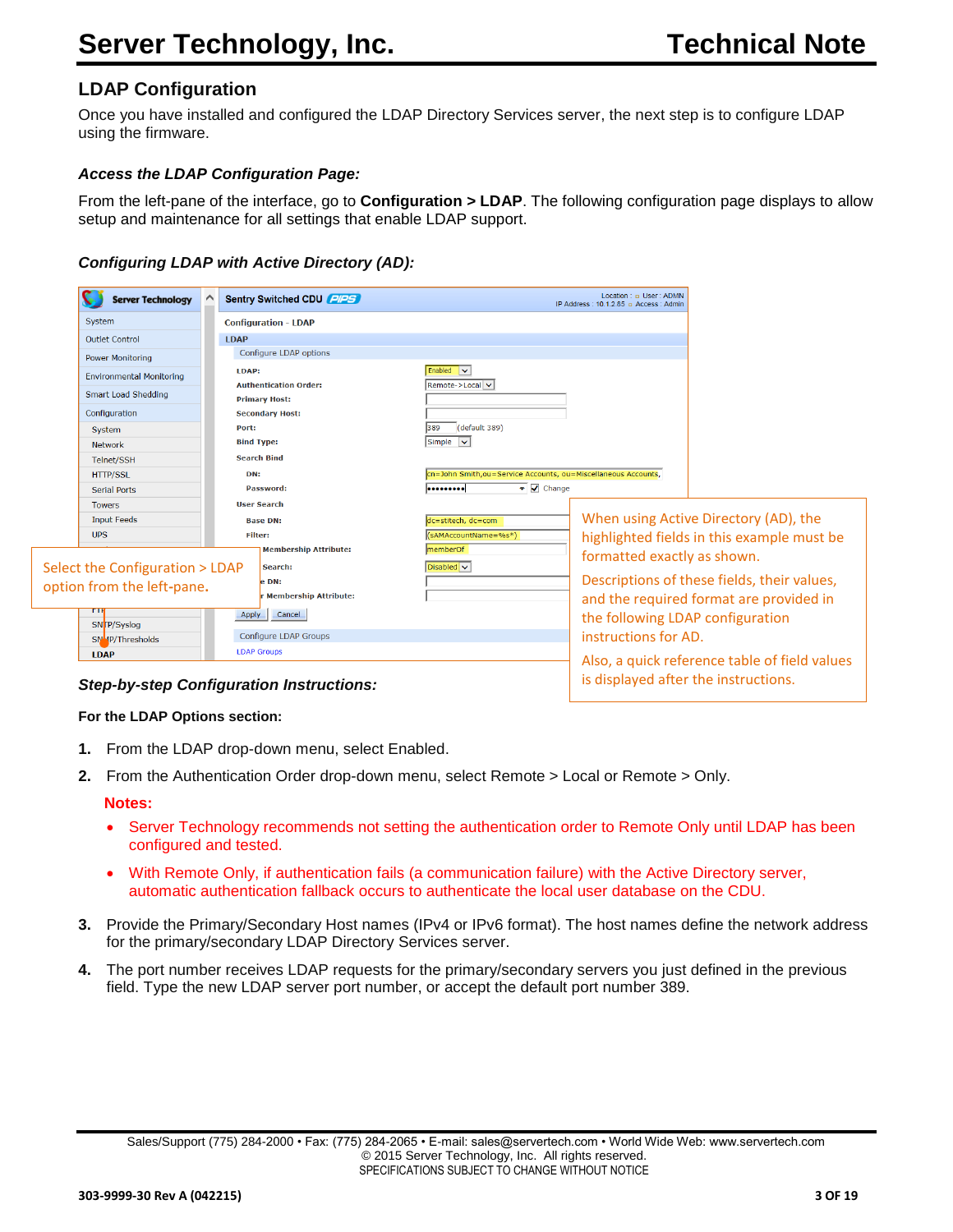#### **For the Bind Type section:**

The CDU supports the following three standard LDAP bind types:

- **Simple:** Uses unencrypted delivery of username-password over the network to the LDAP server for authentication, showing user credentials in plain text.
- **TLS/SSL:** (LDAP over TLS/SSL). Uses a trusted authority certificate to provide encryption of LDAP authentication. If this option is selected, MDF binding will be disabled.
- **MD5:** Provides strong protection using 1-way hash encoding that does not transmit the username-password over the network.
- **5.** From the Bind Type drop-down menu, select Simple, TLS/SSL, or MD5.

#### **For the Search Bind section:**

By default, Active Directory requires that you specify a bind username and password. The **Distinguished Name (DN)** is the directory path that binds and searches the LDAP directory. Access to the LDAP Active Directory (AD) requires the DN to be in the following comma-separated format:

cn=John Smith, ou=Service Accounts, ou=Miscellaneous Accounts, dc=stitech, dc=com

*where…*

**cn** is the common name; the name of the person.

**ou** is the organizational unit for various accounts, such as service and miscellaneous, organized into units. **dc** is the domain component, or individual domain names for the company.

- **6.** Type the DN in the exact format as specified above.
- **7.** Provide the password to use with the DN.

#### **For the User Search section:**

The user search base is the level in the Active Directory hierarchy, specified by the User Search Base Distinguished Name (DN), where LDAP begins searching for users, including all sub-trees.

- **8.** For the Base DN, specify the DN (maximum length is 100 characters) in the same format as the domain component (dc) that was provided in the Search bind DN, for example: dc=stitech, dc-com
- **9.** For the Filter, type the filter in the required format. The filter specifies which objects in the hierarchy of the LDAP Active Directory are examined and returned on query. The Active Directory requires the filter to be formatted in parenthesis, maximum string length is 100 characters, and must be in the following format:

(sAMAccountName=%s\*)

#### **For the Group Membership section:**

**10.** The Group Membership Attribute finds members of the group(s) that are returned from the specified search. Maximum string length is 30 characters. Type the attribute exactly as required for Active Directory in this format: memberOf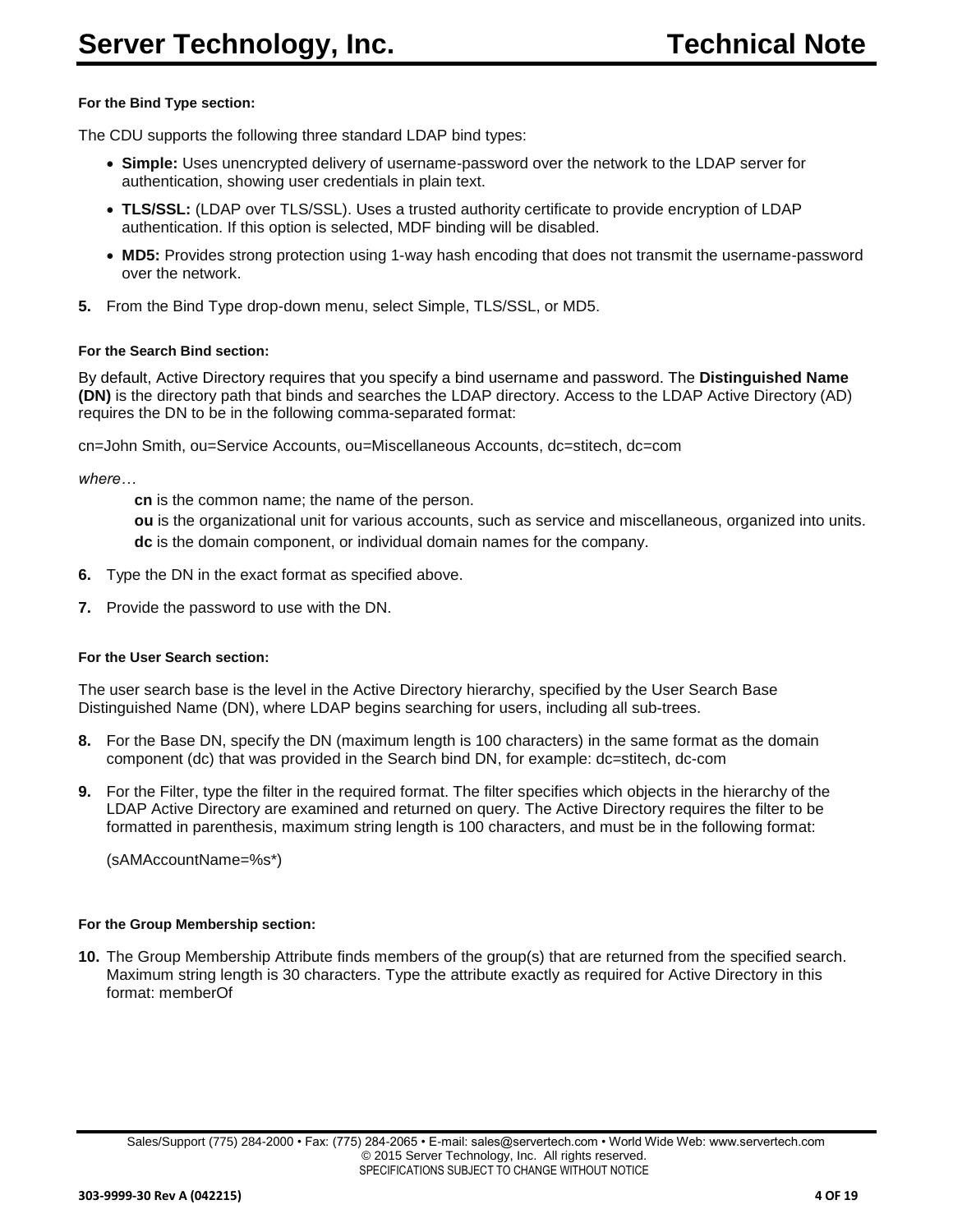#### **For the Group Search section:**

**11.** From the drop-down menu, select Disabled.

**Note:** For LDAP configuration using Active Directory (AD), the group search must be Disabled, and the Base DN and User Membership Attribute fields must be blank.

**12.** After providing the required LDAP settings as described for AD, click **Apply**.

#### <span id="page-4-0"></span>*Quick Reference: Firmware Settings for Active Directory (AD)*

The LDAP configuration fields in this table are the same fields that were highlighted in the screen example above. For Active Directory, the values must be formatted exactly as follows:

| <b>Field</b>               | <b>Value Required for Active Directory</b>                                               |
|----------------------------|------------------------------------------------------------------------------------------|
| LDAP                       | Enabled                                                                                  |
| Search Bind DN             | cn=John Smith, ou=Service Accounts, ou=Miscellaneous Accounts, dc=stitech,<br>$dc = com$ |
| User Search Base DN        | dc=stitech, dc-com                                                                       |
| User Search Base Filter    | (sAMAccountName=%s*)                                                                     |
| Group Membership Attribute | memberOf                                                                                 |
| Group Search               | <b>Disabled</b>                                                                          |
| Group Search Base DN       | Must be blank                                                                            |
| User Membership Attribute  | Must be blank                                                                            |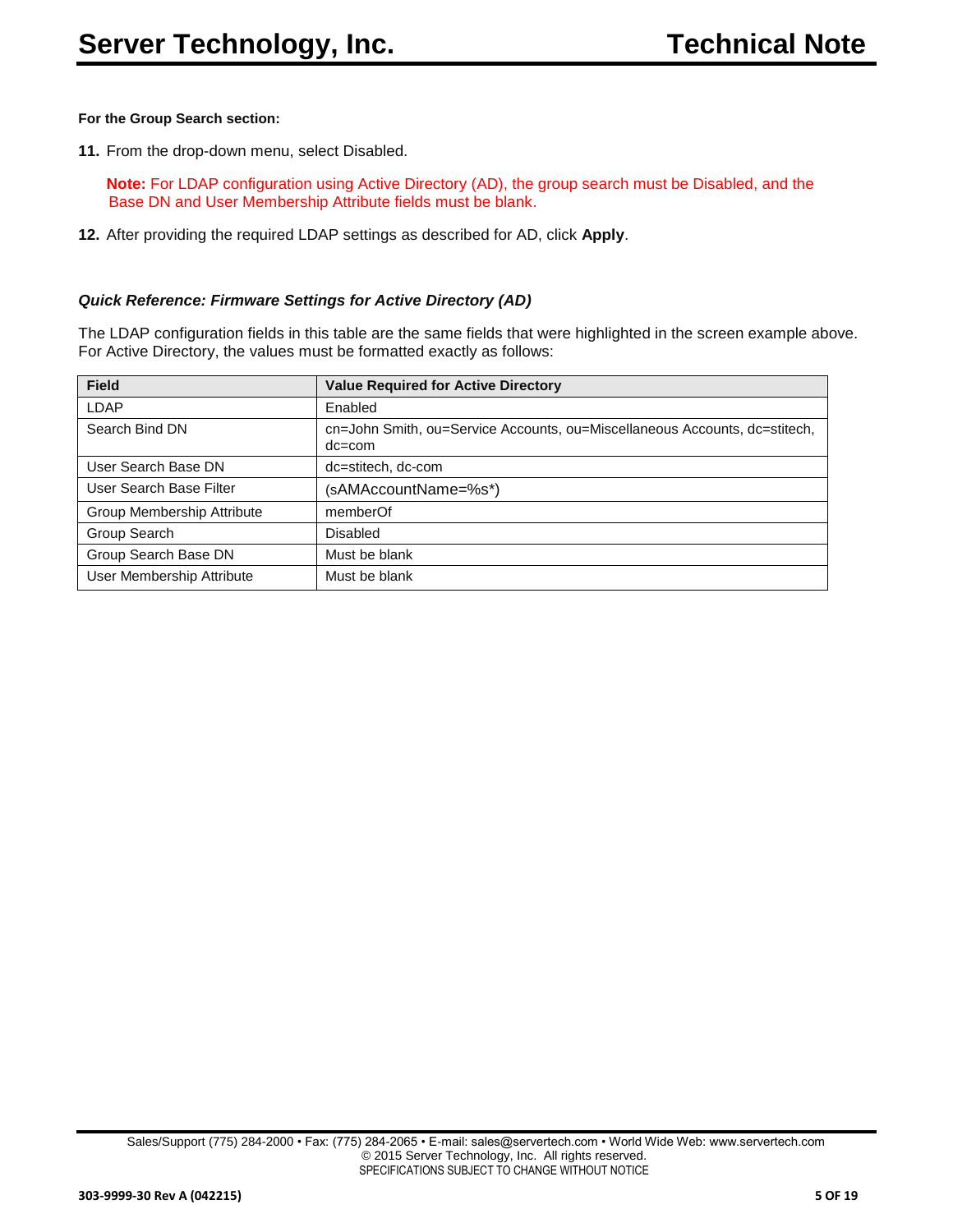# **Firmware Settings for OpenLDAP**

If you are using OpenLDAP, you can follow the step-by-step instructions above for configuring LDAP with Active Directory (AD), but note the several highlighted fields below that must be formatted differently for OpenLDAP.

| <b>Server Technology</b>        | $\wedge$<br>Sentry Switched CDU PIPS                 | Location<br>IP Address: 10.1.2.85 p                               |
|---------------------------------|------------------------------------------------------|-------------------------------------------------------------------|
| System                          | <b>Configuration - LDAP</b>                          |                                                                   |
| Outlet Control                  | <b>LDAP</b>                                          |                                                                   |
| <b>Power Monitoring</b>         | Configure LDAP options                               | When using OpenLDAP, the highlighted fields in                    |
| <b>Environmental Monitoring</b> | LDAP:                                                | Enabled v<br>this example must be formatted in your screen        |
| Smart Load Shedding             | <b>Authentication Order:</b><br><b>Primary Host:</b> | Remote->Local<br>exactly as shown.                                |
| Configuration                   | <b>Secondary Host:</b>                               | See the quick reference table below for                           |
| System                          | Port:                                                | (default<br>389<br>OpenLDAP field values and the required format. |
| <b>Network</b>                  | <b>Bind Type:</b>                                    | Simple v                                                          |
| Telnet/SSH                      | <b>Search Bind</b>                                   |                                                                   |
| <b>HTTP/SSL</b>                 | DN:                                                  | uid=Anonymous, ou=Service Accounts, dc=stitech, dc=com            |
| Serial Ports                    | Password:                                            | $\sqrt{\phantom{a}}$ Change<br>                                   |
| <b>Towers</b>                   | <b>User Search</b>                                   |                                                                   |
| <b>Input Feeds</b>              | <b>Base DN:</b>                                      | dc=stitech, dc=com                                                |
| <b>UPS</b>                      | Filter:                                              | $(iid = %s)$                                                      |
| Outlets                         | <b>Group Membership Attribute:</b>                   | memberOf                                                          |
| Shutdown                        | <b>Group Search:</b>                                 | Enabled v                                                         |
| Groups                          | <b>Base DN:</b>                                      | memberUid                                                         |
| <b>Users</b>                    | <b>User Membership Attribute:</b>                    | None<br>×                                                         |
| <b>FTP</b>                      | Apply<br>Cancel                                      |                                                                   |
| SNTP/Syslog                     |                                                      |                                                                   |
| SNMP/Thresholds                 | <b>Configure LDAP Groups</b>                         |                                                                   |
| <b>LDAP</b>                     | <b>LDAP Groups</b>                                   |                                                                   |

#### *Quick Reference: Firmware Settings for OpenLDAP*

The LDAP configuration fields in this table are the same fields highlighted in the screen example above. For OpenLDAP, the values must be formatted exactly as follows:

| <b>Field</b>              | <b>Value Required for OpenLDAP</b>                     |
|---------------------------|--------------------------------------------------------|
| LDAP                      | Enabled                                                |
| Search Bind DN            | uid=Anonymous, ou=Service Accounts, dc=stitech, dc=com |
| User Search Base DN       | dc=stitech, dc=com                                     |
| User Search Base Filter   | $(uid=%s)$                                             |
| Group Search              | Enabled                                                |
| Group Search Base DN      | memberUid                                              |
| User Membership Attribute | None                                                   |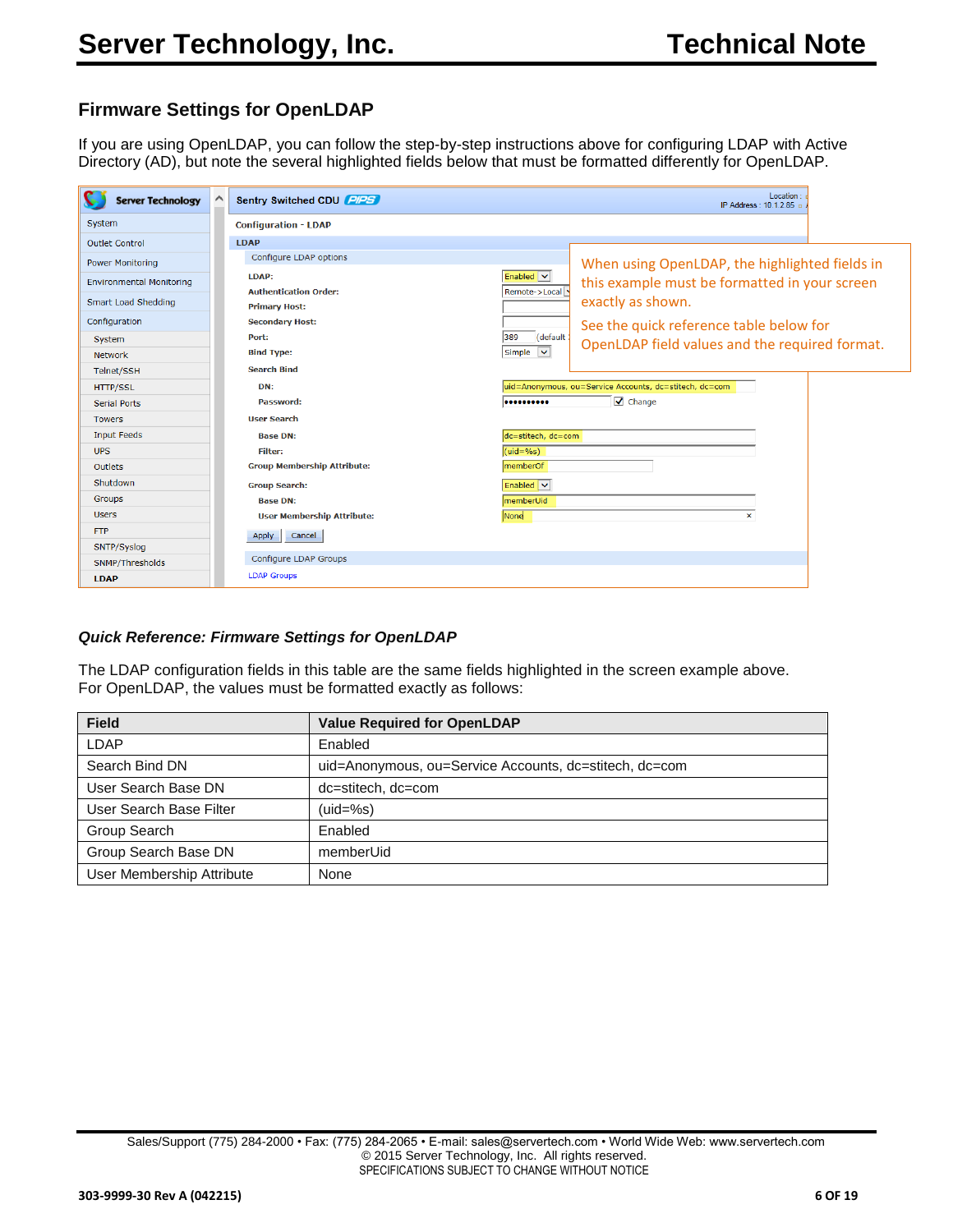# <span id="page-6-0"></span>**Managing LDAP Groups**

The firmware allows creation of LDAP groups, the addition of individual users to a group, and the assigning of user rights to LDAP groups for accessing CDU resources, such as outlet control.

#### *Requirements for LDAP Groups:*

- At least one LDAP group must be defined.
- Users must be assigned to the defined LDAP group(s).
- User access rights must be granted to the LDAP group(s).
- LDAP group names on the Directory Services server and the CDU must match.

#### *Access the LDAP Groups Page:*

At the bottom of the LDAP Configuration page, click the LDAP Groups link.

|                 | FinOPS in ont-in the community of monor relation to communication on a community and considerably process and community of a copy |                 |
|-----------------|-----------------------------------------------------------------------------------------------------------------------------------|-----------------|
| <b>Outlets</b>  | <b>Group Membership Attribute:</b>                                                                                                |                 |
| Shutdown        | <b>Group Search:</b>                                                                                                              | Disabled $\vee$ |
| Groups          | <b>Base DN:</b>                                                                                                                   |                 |
| <b>Users</b>    | <b>User Membership Attribute:</b>                                                                                                 |                 |
| <b>FTP</b>      | Cancel<br>Apply                                                                                                                   |                 |
| SNTP/Syslog     |                                                                                                                                   |                 |
| SNMP/Thresholds | Configure LDAP Group<br>Click link to access the edit page for                                                                    |                 |
| <b>LDAP</b>     | LDAP Groups<br>LDAP group management.                                                                                             |                 |

#### The LDAP Groups page displays:

| <b>Server Technology</b>        | Sentry Switched CDU PIPS                                         |                     | A new LDAP group is created by name.                           |              | Locati<br>dress: 10.1.2.8 |
|---------------------------------|------------------------------------------------------------------|---------------------|----------------------------------------------------------------|--------------|---------------------------|
| System                          | <b>Configuration - LDAP Groups</b>                               |                     |                                                                |              |                           |
| Outlet Control                  | <b>LDAP Groups</b>                                               |                     |                                                                |              |                           |
| Power Monitoring                | Create a new LDAP group                                          |                     |                                                                |              |                           |
| <b>Environmental Monitoring</b> | <b>LDAP Group Name:</b>                                          |                     | GroupA                                                         | $\mathbf{x}$ |                           |
| Smart Load Shedding             | Cancel<br>Apply                                                  |                     |                                                                |              |                           |
| Configuration                   | Edit, remove, or assign access rights for an existing LDAP group |                     |                                                                |              |                           |
| System                          | LDAP<br><b>Group Name</b>                                        | Access<br>Level     | <b>Access</b><br><b>Rights</b>                                 | Env<br>Mon   | Action                    |
| Network                         | GroupA                                                           | User                | <b>Outlets Groups Ports</b>                                    | <b>No</b>    | <b>Edit Remove</b>        |
| Telnet/SSH                      |                                                                  |                     |                                                                |              |                           |
| <b>HTTP/SSL</b>                 |                                                                  |                     |                                                                |              |                           |
| <b>Serial Ports</b>             |                                                                  |                     |                                                                |              |                           |
| <b>Towers</b>                   |                                                                  |                     |                                                                |              |                           |
| <b>Input Feeds</b>              |                                                                  |                     |                                                                |              |                           |
| <b>UPS</b>                      |                                                                  |                     | For each LDAP group shown in the list, the current user        |              |                           |
| <b>Outlets</b>                  |                                                                  |                     | access level and environmental monitoring access for the       |              |                           |
| Shutdown                        |                                                                  |                     |                                                                |              |                           |
| <b>Groups</b>                   |                                                                  | group is displayed. |                                                                |              |                           |
| <b>Users</b>                    |                                                                  |                     |                                                                |              |                           |
| <b>FTP</b>                      |                                                                  |                     | Also available are links to grant/deny access to outlets,      |              |                           |
| SNTP/Syslog                     |                                                                  |                     | outlet groups, and ports; to assign user access rights to a an |              |                           |
| SNMP/Thresholds                 |                                                                  |                     |                                                                |              |                           |
| <b>LDAP</b>                     |                                                                  |                     | LDAP group; and to remove an LDAP group.                       |              |                           |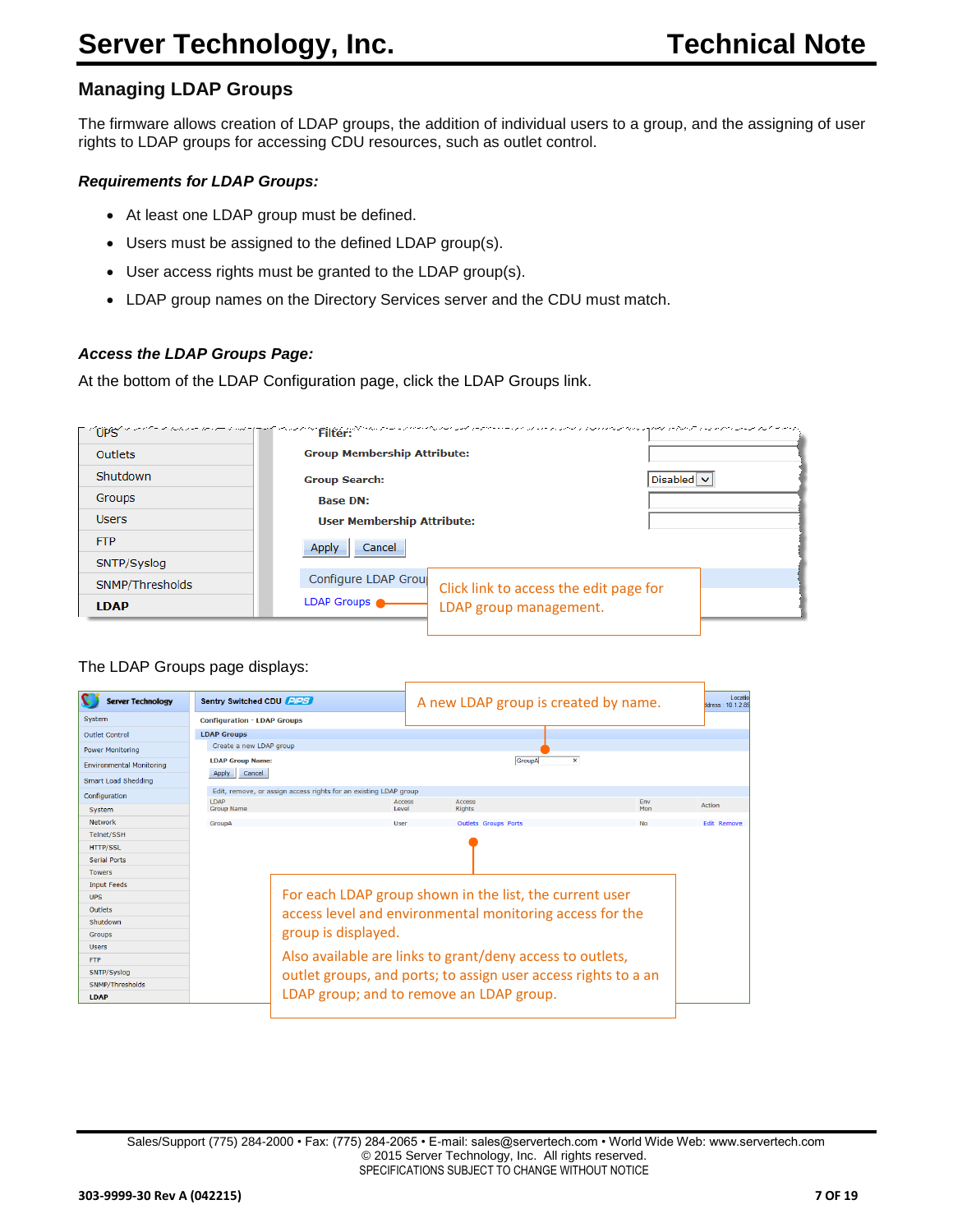#### *Step-by-Step LDAP Group Configuration Instructions:*

#### **Create a new LDAP group...**

Type a descriptive name in the LDAP Group Name field, up to 24 alphanumeric characters, no spaces. Click **Apply**. The new name displays in the list.

#### **Delete an LDAP group…**

For an LDAP Group in the list, click the Remove link. You will be asked to confirm the deletion.

#### **Change user access rights for an LDAP group…**

For an LDAP Group in the list, click the Edit link. The LDAP Group Edit page displays:

| <b>Server Technology</b>        | Sentry Switched CDU PIPS                                                                                                        |
|---------------------------------|---------------------------------------------------------------------------------------------------------------------------------|
| System                          | <b>Configuration - LDAP group - Edit</b>                                                                                        |
| <b>Outlet Control</b>           | <b>LDAP Group</b>                                                                                                               |
| <b>Power Monitoring</b>         | Set access level and environmental monitoring right                                                                             |
| <b>Environmental Monitoring</b> | View-Only<br><b>LDAP Group Name:</b><br>GroupA<br>On-Only<br>Reboot-Only<br><b>User</b><br><b>Access Level:</b><br>$\checkmark$ |
| Smart Load Shedding             | <b>User</b><br>Power-User<br>N <sub>0</sub><br><b>Environmental Monitoring:</b>                                                 |
| Configuration                   | Admin<br>Cancel<br>Apply                                                                                                        |

From the Access Level drop-down menu, select the desired user access level as the above screen sample shows (View-Only, On-Only, Reboot-Only, User, Power User, or Admin) to assign to the LDAP group.

For a description of these levels, see user access rights.

#### **Grant or deny environmental viewing rights…**

For an LDAP Group in the list, click the Edit link. The LDAP Group Edit page displays:

| <b>Server Technology</b>        | Sentry Switched CDU PIPS                                       |                          |  |  |
|---------------------------------|----------------------------------------------------------------|--------------------------|--|--|
| System                          | <b>Configuration - LDAP group - Edit</b>                       |                          |  |  |
| <b>Outlet Control</b>           | <b>LDAP Group</b>                                              |                          |  |  |
| <b>Power Monitoring</b>         | Set access level and environmental monitoring right            |                          |  |  |
| <b>Environmental Monitoring</b> | <b>LDAP Group Name:</b><br><b>User</b><br><b>Access Level:</b> | GroupA<br>$\checkmark$   |  |  |
| Smart Load Shedding             | <b>Environmental Monitoring:</b>                               | $\vert$ Yes $\vert \vee$ |  |  |
| Configuration                   | Cancel<br>Apply                                                |                          |  |  |

From the Environmental Monitoring drop-down menu, select Yes or No.

**Note:** Granting access to environmental monitoring (temperature/humidity/sensors) to a non-admin user also grants that non-admin user access to power monitoring, such as outlets, infeeds, towers – all the environmental data of the CDU.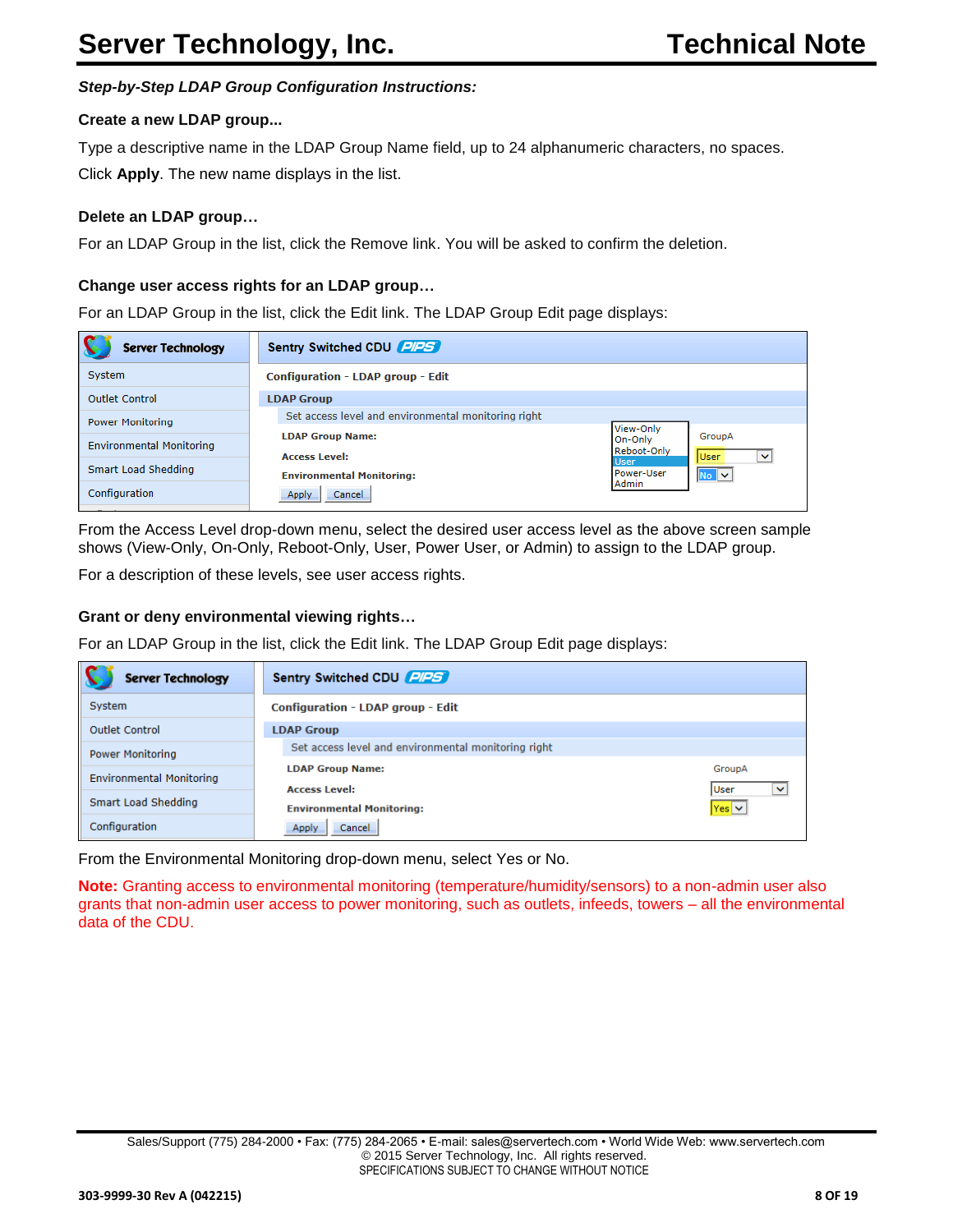#### **Grant or deny individual outlet access to an LDAP group…**

For an LDAP group in the list, click the Outlets link. The LDAP Group Outlets page shows a list of available outlets, displayed by absolute and descriptive names:

| <b>Server Technology</b>                                                   | ∧ |                   | Sentry Switched CDU PIPS                                                                                             |               |
|----------------------------------------------------------------------------|---|-------------------|----------------------------------------------------------------------------------------------------------------------|---------------|
| System                                                                     |   |                   | Configuration - LDAP group - Outlets                                                                                 |               |
| <b>Outlet Control</b>                                                      |   | <b>LDAP Group</b> |                                                                                                                      |               |
| <b>Power Monitoring</b>                                                    |   |                   | Name of LDAP Group being assigned outlet access rights                                                               |               |
| <b>Environmental Monitoring</b>                                            |   | <b>GroupA</b>     |                                                                                                                      |               |
| Smart Load Shedding                                                        |   | Outlet            | Select outlets to which the LDAP Group is granted access<br>Outlet                                                   | Grant         |
| Configuration                                                              |   | <b>ID</b>         | Name                                                                                                                 | Access<br>All |
| System                                                                     |   | Apply             | Cancel                                                                                                               | <b>None</b>   |
| <b>Network</b>                                                             |   | AA1               | Master_L1_1                                                                                                          |               |
| Telnet/SSH                                                                 |   | AA <sub>2</sub>   | Master_L1_2                                                                                                          |               |
| <b>HTTP/SSL</b>                                                            |   | AA3               | Master L1 3                                                                                                          |               |
| <b>Serial Ports</b>                                                        |   | AA4               | Master L1 4                                                                                                          |               |
|                                                                            |   | AA5               | Master L1 5                                                                                                          |               |
| <b>Towers</b>                                                              |   | AA6               | Master L1 6                                                                                                          |               |
| <b>Input Feeds</b>                                                         |   | AA7               | Master_L1_7                                                                                                          |               |
| <b>UPS</b><br>الی فقید و می استفاد در برگانهای فرمای دستمبردی برمنفورد برا |   |                   | الرابط المربع المستعلق الكلامة المقابل كالمتحدة والمستجدة والمقارب والمحاسبة المكانى الكاسلة والأمام المكاسبة وتعتوى |               |

For the LDAP group shown, grant outlet access by selecting checkboxes for individual outlets, or clear checked boxes to deny access.

#### **To grant or deny outlet group access to an LDAP group…**

For an LDAP Group in the list, click the Groups link. The LDAP Group Outlets page shows a list of available outlet groups, displayed by name:

| <b>Server Technology</b>        | $\curvearrowright$<br>Sentry Switched CDU PIPS                          |               |
|---------------------------------|-------------------------------------------------------------------------|---------------|
| System                          | <b>Configuration - LDAP group - Groups</b>                              |               |
| <b>Outlet Control</b>           | <b>LDAP Group</b>                                                       |               |
| <b>Power Monitoring</b>         | Name of LDAP Group being assigned outlet group access rights            |               |
| <b>Environmental Monitoring</b> | <b>GroupA</b>                                                           |               |
| Smart Load Shedding             | Select outlet groups to which the LDAP Group is granted access<br>Group | Grant         |
| Configuration                   | Name                                                                    | Access<br>All |
| System                          | Apply<br>Cancel                                                         | None          |
| <b>Network</b>                  | Floor1                                                                  |               |
| Telnet/SSH                      | Group_1                                                                 |               |
| HTTP/SSL                        | Group <sub>2</sub>                                                      |               |
| <b>Serial Ports</b>             | Group_3                                                                 |               |
| <b>Towers</b>                   | Group_4                                                                 |               |
| <b>Input Feeds</b>              | Apply<br>Cancel                                                         | All<br>None   |
| <b>UPS</b>                      |                                                                         |               |

For the LDAP group shown, grant outlet group access by selecting checkboxes for individual outlet groups, or clear checked boxes to deny access.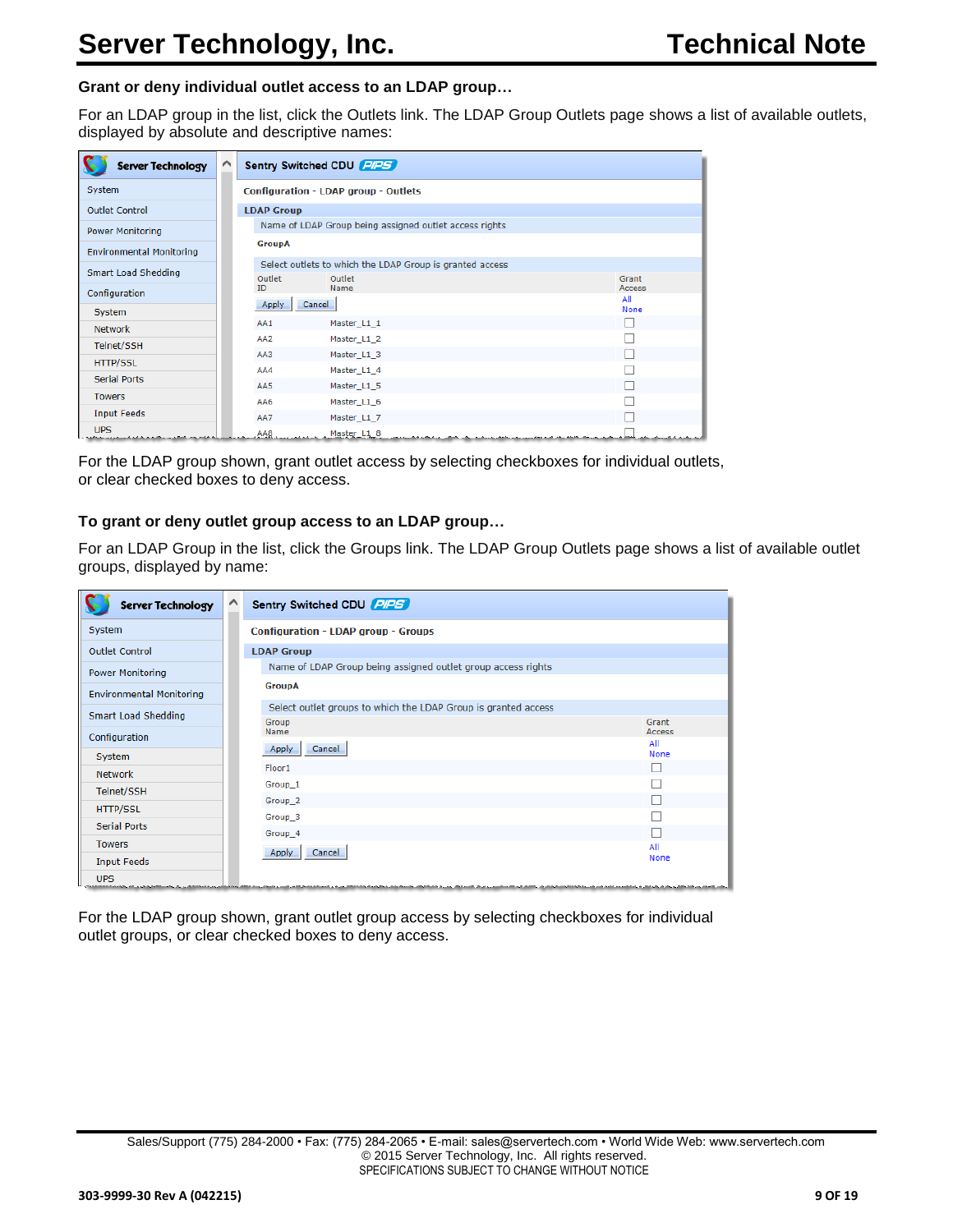#### **To add or delete serial port access…**

For an LDAP Group in the list, click the Ports link. The LDAP Group Ports page shows a list of available ports, displayed by name:

| <b>Server Technology</b>        | Sentry Switched CDU PIPS                                      |                 |
|---------------------------------|---------------------------------------------------------------|-----------------|
| System                          | <b>Configuration - LDAP group - Ports</b>                     |                 |
| <b>Outlet Control</b>           | <b>LDAP Group</b>                                             |                 |
| <b>Power Monitoring</b>         | Name of LDAP Group being assigned serial port access rights   |                 |
| <b>Environmental Monitoring</b> | GroupA                                                        |                 |
| Smart Load Shedding             | Select serial ports to which the LDAP Group is granted access |                 |
| Configuration                   | Port<br>Port<br>ID<br>Name                                    | Grant<br>Access |
| System                          | Cancel<br>Apply                                               | All<br>None     |
| <b>Network</b>                  | CONSOLE<br>CONSOLE                                            |                 |
| Telnet/SSH                      | Cancel<br>Apply                                               | All<br>None     |
| <b>HTTP/SSL</b>                 |                                                               |                 |

For the LDAP group shown, grant port access by selecting the checkboxes for individual ports, or clear checked boxes to deny access.

# <span id="page-9-0"></span>**Using LDAP with Sentry Firmware (CLI)**

The LDAP authentication process begins with initiating a Sentry firmware session. Configuration of LDAP settings can then be done using the Command Line Interface (CLI) as follows in this section.

### <span id="page-9-1"></span>**Initiate a Sentry CLI Session**

Logging in through Telnet requires directing the Telnet client to the configured IP address of the unit.

A login through the console (RS232) port requires the use of a terminal or terminal emulation software configured to support ANSI or VT100, and a supported data rate of 300, 1200, 2400, 4800, 9699, 19200, 38400, 57600, or 115200 bps (default rate is 9600); 8 data bits-no parity, 1 stop bit, and device ready output signal (DTR or DSR).

#### *To login by Telnet or RS232 (CLI):*

At the command prompt, initiate a Telnet session (telnet [Sentry IP address]). The Telnet session automatically opens the Sentry login prompt, showing the current CDU product and firmware version.

|               | Sentry Switched CDU Version 7.0m               |  |  |
|---------------|------------------------------------------------|--|--|
|               | Username: admn<br>Password:                    |  |  |
| Location:     |                                                |  |  |
| Switched CDU: |                                                |  |  |
|               | The default edministrative level user legin (a |  |  |

The default administrative-level user login (admn/admn) was used for this example.

Press **Enter**.

The command line prompt, such as "Switched CDU:" in this example, displays for the CDU product, and you are now logged into the Sentry firmware Command Line Interface (CLI).

If a location identifier was user-defined, that location will also be displayed, as shown in the example.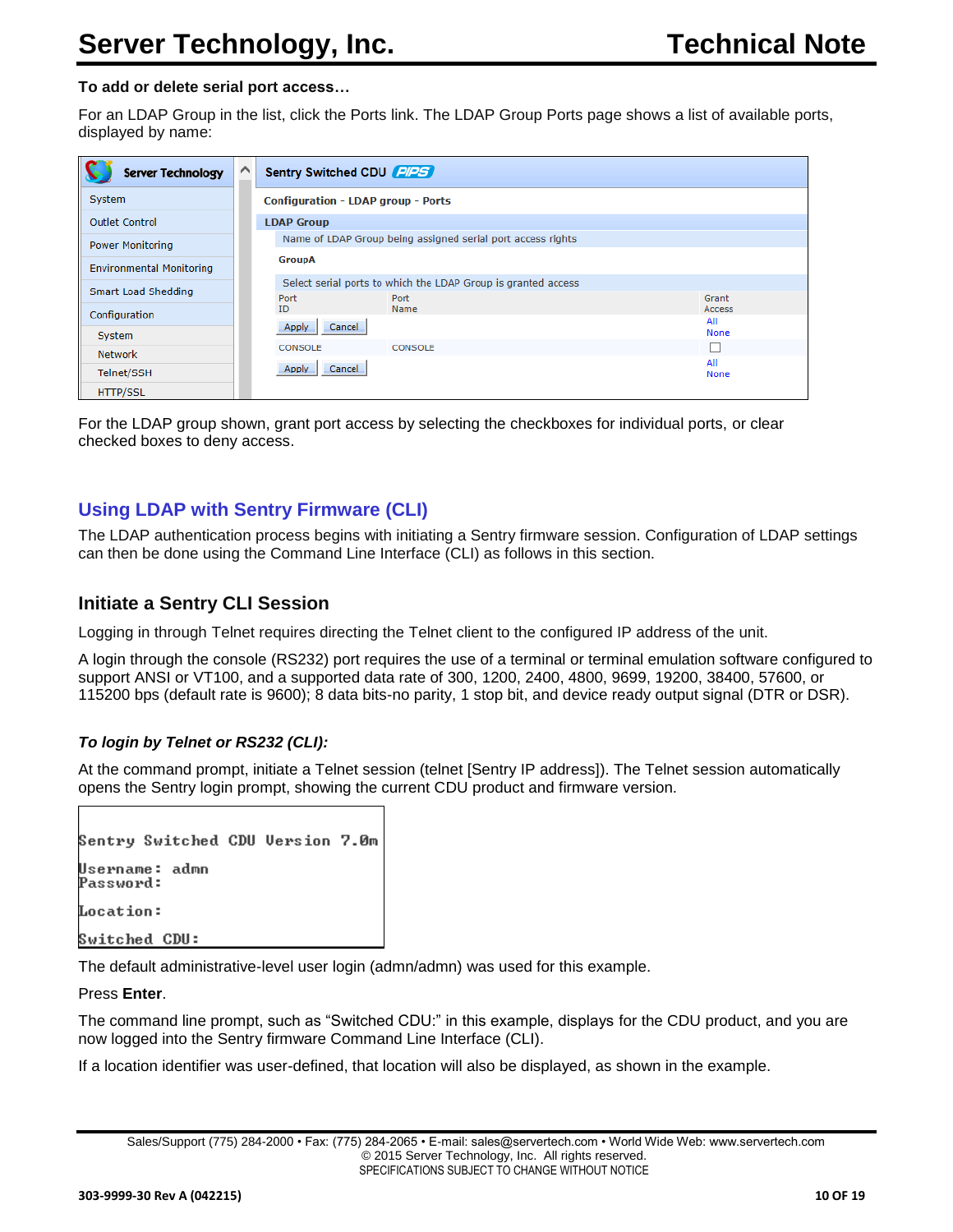# **Commands for LDAP Configuration**

This section provides command reference tables for general LDAP configuration and LDAP group configuration.

### <span id="page-10-0"></span>*LDAP Configuration:*

Once you have installed and configured the LDAP Directory Services server, the following CLI commands can be used for LDAP configuration:

| <b>CLI Command Name</b>           | <b>Description</b>                                                                                                                                                                                                                                                                                                                                                                                               | <b>Command Syntax</b>                                                                           |
|-----------------------------------|------------------------------------------------------------------------------------------------------------------------------------------------------------------------------------------------------------------------------------------------------------------------------------------------------------------------------------------------------------------------------------------------------------------|-------------------------------------------------------------------------------------------------|
| <b>Set LDAP</b>                   | Enables or disables LDAP.<br>Note: Value must be "Enabled" when using AD or<br>OpenLDAP.                                                                                                                                                                                                                                                                                                                         | set Idap [enabled or disabled] <enter></enter>                                                  |
| Set LDAP Host                     | Sets the IP address of the Directory Services<br>server.                                                                                                                                                                                                                                                                                                                                                         | set Idap [host 1 or host2) <enter></enter>                                                      |
| Set LDAP Port                     | Sets the port number where the CDU sends<br>LDAP requests for the defined LDAP server.<br>Default I 389.                                                                                                                                                                                                                                                                                                         | set Idap port [port number] <enter></enter>                                                     |
| Set Authentication Order          | Sets the authentication order for remote<br>authentication sessions.                                                                                                                                                                                                                                                                                                                                             | set order [remotelocal or remoteonly]<br>$<$ Enter $>$                                          |
| Set LDAP Bind Type                | Specifies the LDAP bind request to authenticate a<br>client with the LDAP server (Simple, TLS/SSL, or<br>MD5).                                                                                                                                                                                                                                                                                                   | set Idap bind [simple, TLS, md5] <enter></enter>                                                |
| Set LDAP Search Bind<br>DN        | Sets distinguished name (DN) to bind user<br>accounts. Used only with Simple binds. Maximum<br>length is 124 characters. If left blank, an<br>anonymous bind will be attempted.<br>Note 1: For AD, format must be: cn=John Smith,<br>ou=Service Accounts, ou=Miscellaneous<br>Accounts, dc=stitech, dc=com<br>Note 2: For OpenLDAP, format must be:<br>uid=Anonymous, ou=Service Accounts,<br>dc=stitech, dc=com | set Idap binddn [DN] <enter></enter>                                                            |
| Set LDAP Bind<br>Password         | Sets the password for the user account specified<br>in the Bind DN.                                                                                                                                                                                                                                                                                                                                              | set Idap bindpw; at prompt type the bind<br>password <enter></enter>                            |
| Set User Search Base<br>DN        | Specifies where LDAP begins searching for users<br>in the directory, including all sub-trees. Maximum<br>length is 100 characters; must be in the same<br>format as the domain component (dc=) specified<br>in the search bind DN.<br>Note: For both AD and OpenLDAP, format must<br>be: dc=stitech, dc-com                                                                                                      | set Idap userbasedn <enter>; at prompt, type<br/>the search base DN <enter></enter></enter>     |
| Set User Search Base<br>Filter    | Sets the search filter for the user name provided<br>in the User Search Base DN. The filter must be<br>formatted in parenthesis, maximum string length<br>is 100 characters.<br>Note 1: For AD, format must be:<br>(sAMAccountName=%s*)<br>Note 2: For OpenLDAP, format must be:<br>$(uid=%s)$                                                                                                                   | set Idap userfilter <enter>; at prompt, type the<br/>user search filter<enter>.</enter></enter> |
| Set Group Membership<br>Attribute | Locates members of the group(s) that are<br>returned from the specified search. Maximum<br>length is 30 characters.                                                                                                                                                                                                                                                                                              | set Idap groupattr [attribute string] <enter></enter>                                           |

Sales/Support (775) 284-2000 • Fax: (775) 284-2065 • E-mail: sales@servertech.com • World Wide Web: www.servertech.com © 2015 Server Technology, Inc. All rights reserved. SPECIFICATIONS SUBJECT TO CHANGE WITHOUT NOTICE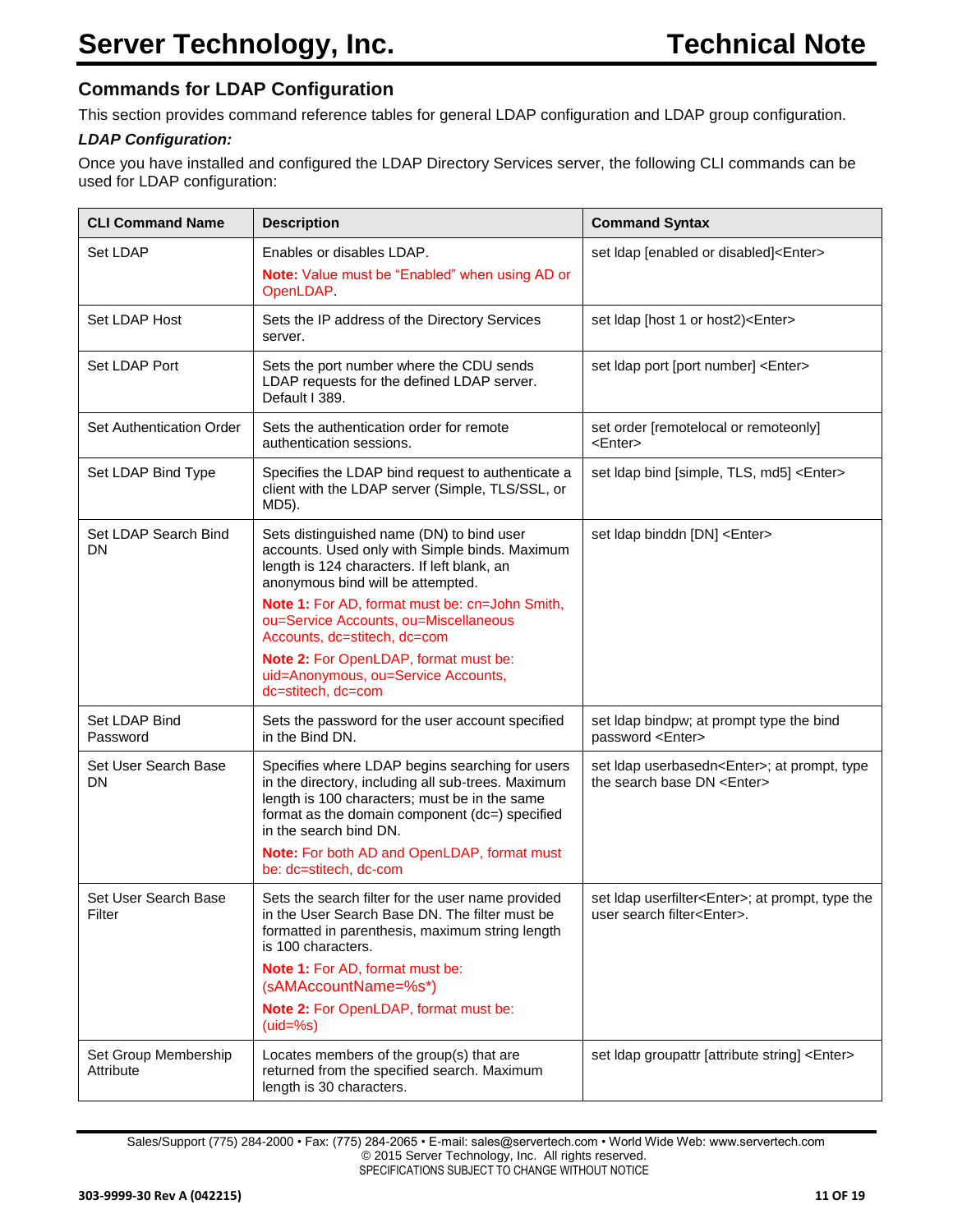# **Server Technology, Inc. Technical Note**

| <b>CLI Command Name</b>                      | <b>Description</b>                                                                                                                                                                                                                                                                                                                                                                                             | <b>Command Syntax</b>                                                    |
|----------------------------------------------|----------------------------------------------------------------------------------------------------------------------------------------------------------------------------------------------------------------------------------------------------------------------------------------------------------------------------------------------------------------------------------------------------------------|--------------------------------------------------------------------------|
| Display LDAP<br>Configuration<br>Information | Shows LDAP configuration values.<br><b>Note:</b> For AD only, format must be: memberOf                                                                                                                                                                                                                                                                                                                         | show Idap <enter></enter>                                                |
| Set Group Search                             | Enables or disables the LDAP group search.<br><b>Note 1: For AD, must be Disabled.</b><br>Note 2: For OpenLDAP, must be Enabled.                                                                                                                                                                                                                                                                               | set Idap groupsearch [enabled or disabled]<br>$<$ Enter $>$              |
| Set Group Search Base<br>DN                  | Group Search Base Distinguished Name (DN).<br>Indicates where the LDAP group search starts.<br>Note 1: For AD, must be blank.<br><b>Note 2:</b> For OpenLDAP, must be "memberOf".                                                                                                                                                                                                                              | set Idap groupsearch basedn [base<br>distinguished name] <enter></enter> |
| Set User Membership<br>Attribute             | Allows the searching of group directory names by<br>a user membership attribute to find the groups for<br>which the user is a member. This option allows<br>searching of directory entry groups for a user<br>membership attribute to find the groups for which<br>the user is a member. Maximum length is 61<br>characters.<br><b>Note 1: For AD, must be blank.</b><br>Note 2: For OpenLDAP, must be "None". | set Idap groupsearch userattr [attribute]<br>string] <enter></enter>     |

#### <span id="page-11-0"></span>*LDAP Group Configuration:*

Once you have installed and configured the LDAP Directory Services server, the following CLI commands can be used for LDAP group configuration:

| <b>CLI Command Name</b>                                      | <b>Description</b>                                                                                                                                                                                                                                                                                             | <b>Command Syntax</b>                                                                             |
|--------------------------------------------------------------|----------------------------------------------------------------------------------------------------------------------------------------------------------------------------------------------------------------------------------------------------------------------------------------------------------------|---------------------------------------------------------------------------------------------------|
| Create LDAP Group                                            | Creates a new LDAP group by name.                                                                                                                                                                                                                                                                              | create Idapgroup [1-16 character group<br>name, no spaces] <enter></enter>                        |
| Delete LDAP Group                                            | Deletes an LDAP group by name.                                                                                                                                                                                                                                                                                 | remove Idapgroup [LDAP groupname]<br><enter></enter>                                              |
| Set LDAP Group Access<br>Level                               | Sets the user access level for an LDAP group.                                                                                                                                                                                                                                                                  | set Idapgroup access [admin,<br>poweruser, user, rebootonly, ononly,<br>viewonly] <enter></enter> |
| Grant or Remove Access to<br><b>Environmental Monitoring</b> | Grants or denies input status viewing rights<br>to/from an LDAP group. Note: Granting access<br>to environmental monitoring<br>(temperature/humidity/sensors) to a non-admin<br>user also grants that user acces to power<br>monitoring (outlets, infeeds, towers - all the<br>environmental data of the CDU). | set Idapgroup envmon [on, off]<br>[groupname] <enter></enter>                                     |
| List LDAP Groups                                             | Displays all defined LDAP groups and their user<br>access level.                                                                                                                                                                                                                                               | list Idapgroups <enter></enter>                                                                   |
| Add Outlets to LDAP Group                                    | Grants or denies access to one or all outlets for<br>an LDAP group.<br><b>Note:</b> This command grants access to one outlet<br>at a time. To grant access to more than one<br>outlet, you must issue the command multiple<br>times.                                                                           | add outlettoldap [outlet name] [LDAP<br>group name] <enter></enter>                               |
| Delete Individual Outlets from<br>an LDAP Group              | Deletes individual outlets by name from the<br>LDAP group, one outlet at a time.                                                                                                                                                                                                                               | delete outletfromIdap [outlet name]<br>[LDAP group name] <enter></enter>                          |

Sales/Support (775) 284-2000 • Fax: (775) 284-2065 • E-mail: sales@servertech.com • World Wide Web: www.servertech.com © 2015 Server Technology, Inc. All rights reserved. SPECIFICATIONS SUBJECT TO CHANGE WITHOUT NOTICE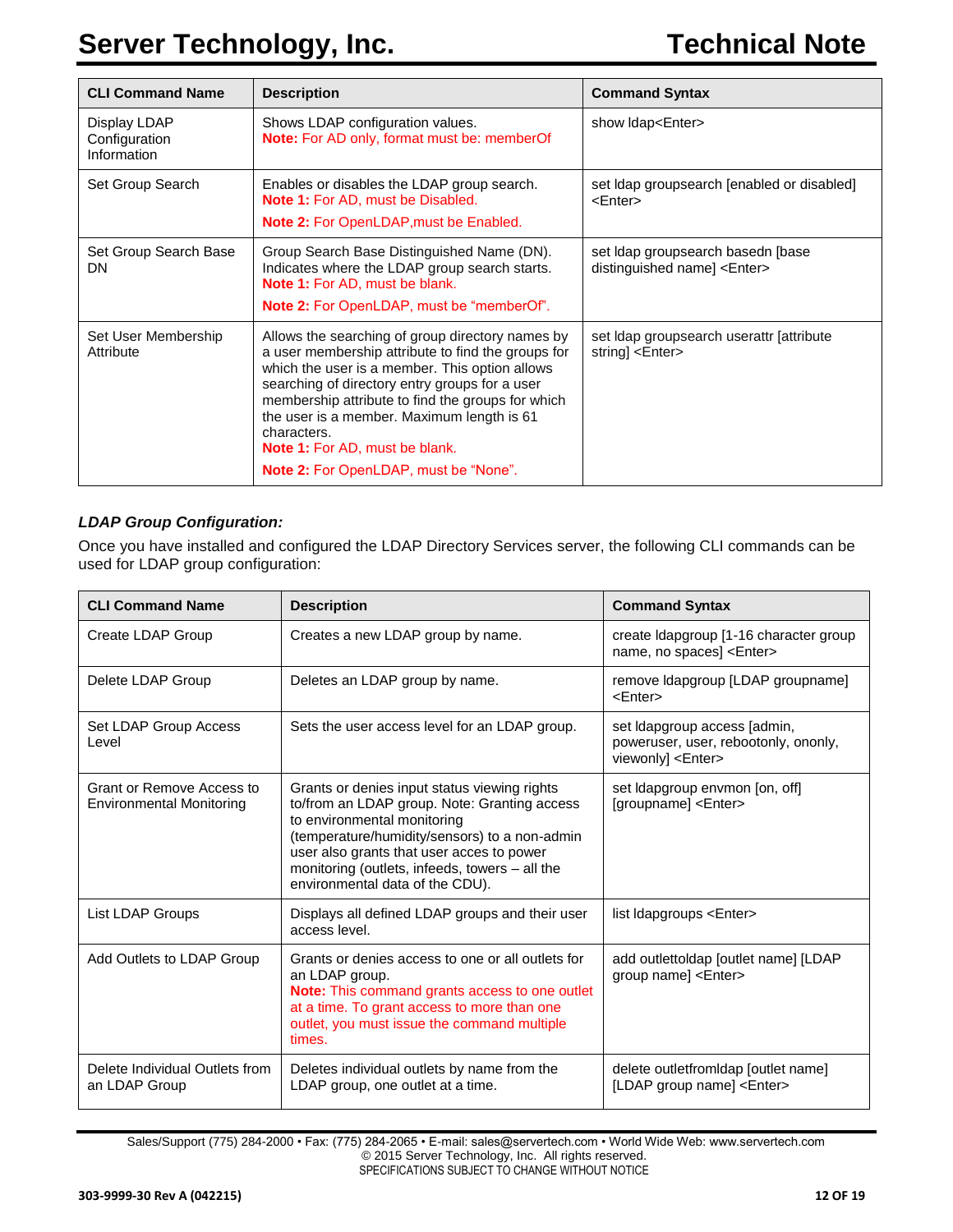| <b>CLI Command Name</b>                           | <b>Description</b>                                                                                                                                                                                              | <b>Command Syntax</b>                                                         |
|---------------------------------------------------|-----------------------------------------------------------------------------------------------------------------------------------------------------------------------------------------------------------------|-------------------------------------------------------------------------------|
| Delete All Outlets from an<br>LDAP Group          | Deletes all outlets from the LDAP group in one<br>command.                                                                                                                                                      | delete outletfrom dap [all] ] <enter></enter>                                 |
| Add Outlet Group Access for<br>LDAP Group         | Grants an LDAP group access to an outlet<br>group. This command grants access to one<br>outlet group at a time. To grant access to more<br>than one outlet group, you must issue the<br>command multiple times. | add grouptoldap [outlet group name]<br>[LDAP group] <enter></enter>           |
| Delete Outlet Group Access<br>for an LDAP Group   | Deletes an LDAP group access to an outlet<br>group. Note that you cannot remove access to<br>any group for an administrative level group.                                                                       | deletegroupfromidap [outlet group]<br>name] [LDAP group name] <enter></enter> |
| Add Serial Port Access to an<br><b>LDAP Group</b> | Grants an LDAP group access to the serial port.                                                                                                                                                                 | add porttoldap console [LDAP group<br>name] <enter></enter>                   |
| Delete Serial Port Acces to<br>an LDAP Group      | Deletes an LDAP group access to the serial port.<br>Note that you cannot remove access to the serial<br>port for an administrative level group.                                                                 | delete portfromldap console [LDAP<br>group name] <enter></enter>              |
| Display LDAP Group Access<br>Rights               | Shows LDAP group access rights.                                                                                                                                                                                 | list Idapgroup [LDAP group name]<br><enter></enter>                           |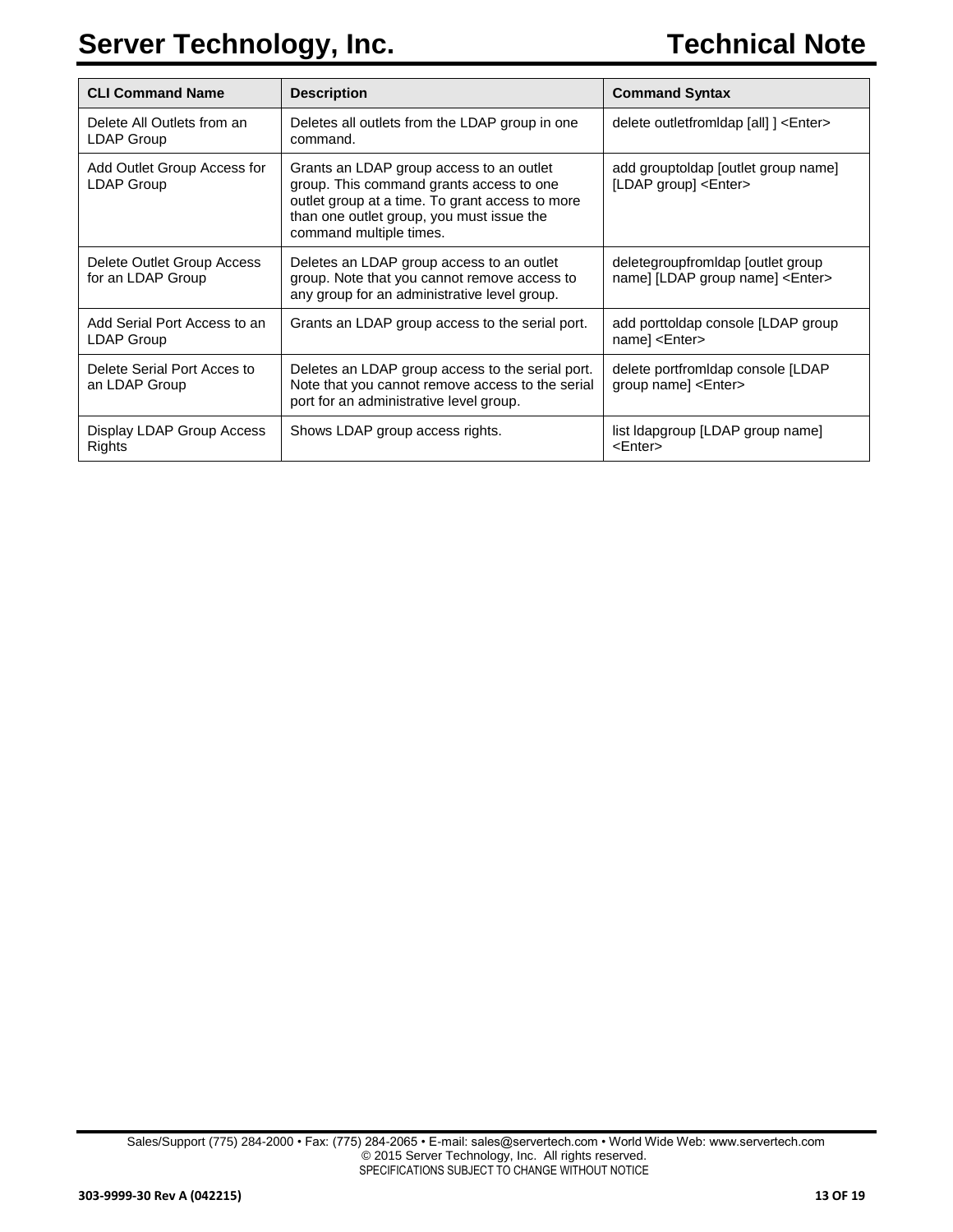# <span id="page-13-0"></span>**Using LDAP with Sentry Power Manager (SPM)**

The LDAP authentication process begins with initiating an SPM session. Configuration of LDAP settings can then be done using the SPM's LDAP configuration window.

# <span id="page-13-1"></span>**Logging into SPM**

An SPM session begins with the SPM login window. Provide your value username/password.

| <b>Server Technology</b><br>Solutions for the Data Center Equipment Cabinet |                  |                             |  |
|-----------------------------------------------------------------------------|------------------|-----------------------------|--|
|                                                                             |                  | <b>Sentry Power Manager</b> |  |
|                                                                             | <b>User Name</b> | admn                        |  |
|                                                                             | Password         |                             |  |
|                                                                             |                  |                             |  |
|                                                                             |                  |                             |  |

The default administrative-level user login (admn/admn) was used for this example.

Click **Login**. You are now logged into SPM's GUI.

### **LDAP Configuration with SPM**

Once you have installed and configured the LDAP Directory Services server, the next step is to configure LDAP using SPM.

#### *Access the LDAP Configuration Page:*

From the SPM interface, go to **System Setup > Manage Users > LDAP Settings**. The LDAP Settings window displays to allow server authentication and configuration for LDAP support with SPM.

#### <span id="page-13-2"></span>*Configuring LDAP Active Directory (AD):*

| <b>Server Technology</b>                                           | Sentry Power Manager<br>Search:                            |                          | When using Active Directory (AD), the                                                                                               |
|--------------------------------------------------------------------|------------------------------------------------------------|--------------------------|-------------------------------------------------------------------------------------------------------------------------------------|
| $\overline{\mathbf{K}}$<br><b>Applications</b>                     | Getting Started With SPM                                   | <b>R</b> Manage Users    | highlighted fields in this example must be                                                                                          |
| $\left( +\right)$<br><b>T</b> Views                                | <b>LDAP Settings</b><br><b>User Groups</b><br><b>Users</b> | <b>TACACS+ Setting</b>   | formatted in your screen exactly as shown.                                                                                          |
| <b>Eil</b> Devir<br>[±] Setu<br>Users > LDAP Settings tab.<br>Repd | Select System Setup > Manager                              | Enabled                  | Descriptions of these fields, their values,<br>and required format are provided in the<br>following LDAP configuration instructions |
| ◎<br>System Setup<br>System Setup<br>Custom Device Templates       | Primary Host:<br>Secondary Host:                           | 10.1.2.162<br>10.1.2.168 | for AD.<br>Also, a quick reference table of field values                                                                            |
| $\mathbb{R}^2$ Zone Managers<br>Manage Users                       | Port:                                                      | 389                      | is provided after the instructions.                                                                                                 |
| Firmware Files                                                     | <b>Bind Type:</b>                                          | <b>Simple</b>            |                                                                                                                                     |
| <b>Backup Files</b>                                                | Search Bind DN:                                            |                          | uid=mgordon,ou=people,dc=stl,dc=servertech,dc=com                                                                                   |
| et Upload - Backup/Upgrade Fi<br>Add License                       | Search Bind Password:                                      |                          |                                                                                                                                     |
|                                                                    | User Search Base DN:                                       |                          | ou=people,dc=stl,dc=servertech,dc=com                                                                                               |
|                                                                    | User Search Base Filter:                                   | $(uid=%s)$               |                                                                                                                                     |
|                                                                    | Group Membership Attribute:                                | memberOf                 |                                                                                                                                     |
|                                                                    | <b>Group Search:</b>                                       | <b>Disabled</b>          | $\mathsf{x}$                                                                                                                        |

Sales/Support (775) 284-2000 • Fax: (775) 284-2065 • E-mail: sales@servertech.com • World Wide Web: www.servertech.com © 2015 Server Technology, Inc. All rights reserved. SPECIFICATIONS SUBJECT TO CHANGE WITHOUT NOTICE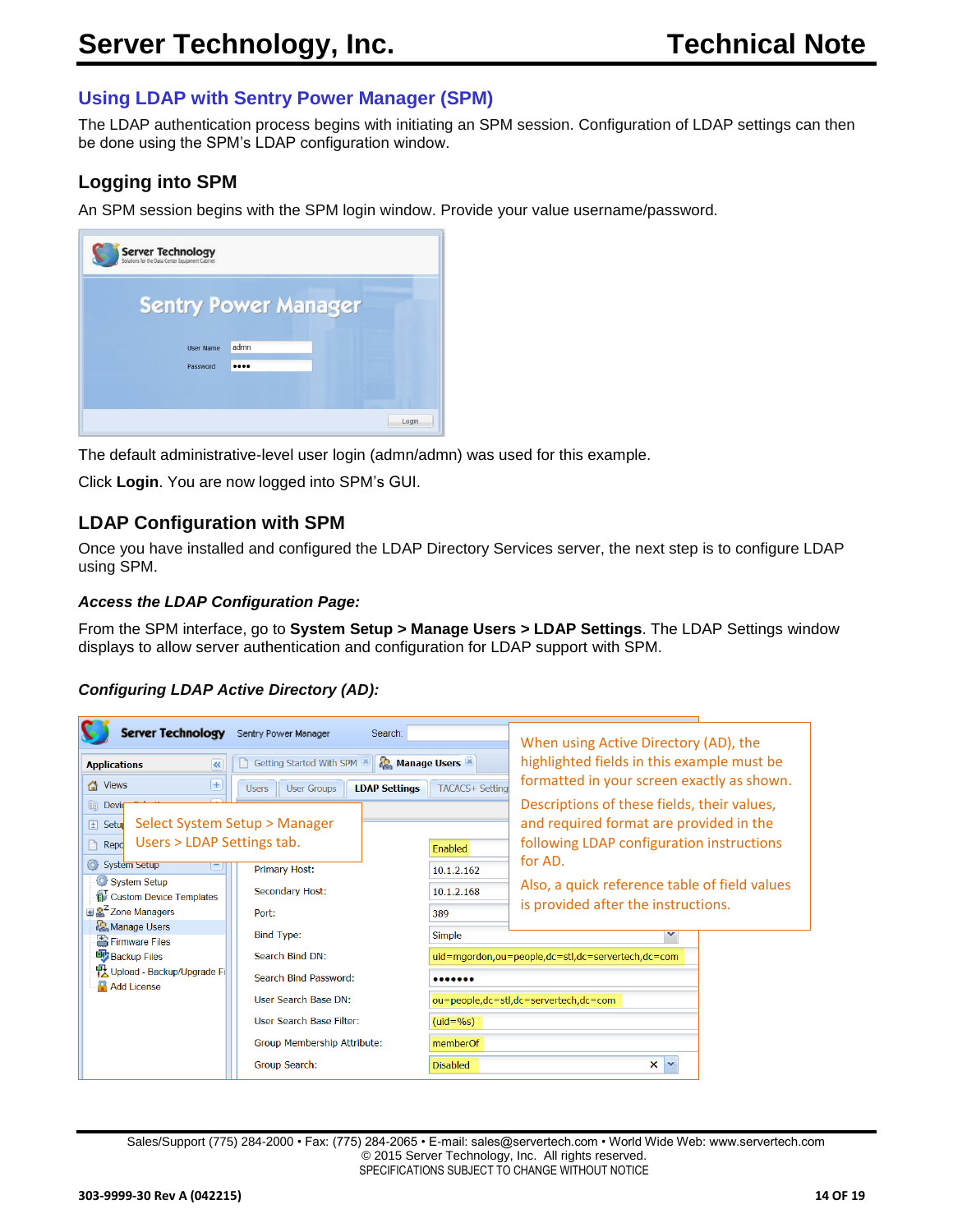#### **Step-by-step configuration instructions:**

- **1.** From the LDAP Server drop-down menu, select Enabled.
- **2.** Provide the Primary/Secondary Host names (IPv4 or IPv6 format). The host names define the network address for the primary/secondary LDAP Directory Services server.
- **3.** The port number receives LDAP requests for the primary/secondary servers you just defined in the previous field. Type the new LDAP server port number, or accept the default port number 389.

The CDU supports the following three standard LDAP bind types:

- **Simple:** Uses unencrypted delivery of username-password over the network to the LDAP server for authentication, showing user credentials in plain text.
- **TLS/SSL:** (LDAP over TLS/SSL) Uses a trusted authority certificate to provide encryption of LDAP authentication. If this option is selected, MDF binding will be disabled.
- **MD5:** Provides strong protection using 1-way hash encoding that does not transmit the username-password over the network.
- **4.** From the Bind Type drop-down menu, select Simple, TLS/SSL, or MD5.
- **5.** By default, Active Directory requires that you specify a bind username and password. The Search Bind Distinguished Name (DN) is the DN directory path that binds and searches the LDAP directory. Access to the LDAP Active Directory (AD) requires the DN to be in the following comma-separated format, maximum length is 124 characters:

uid=jsmith,ou=people,dc=sti,dc=servertech,dc=com

*where…*

**uid** is the user ID or common name of the person.

**ou** is the organizational unit or various accounts, such as service and miscellaneous, organized into units. **dc** is the domain component or individual domain name for the company.

- **6.** Provide the password to use with the DN. Maximum password length is 20 characters.
- **7.** The User Search Base DN is the level in the Active Directory (AD) hierarchy, specified by the User Search Base Distinguished Name (DN), where LDAP begins searching for users, including all sub-trees. Specify the DN in the same format as the domain component (dc) that was provided in the Search Bind DN: ou=people,dc=sti,dc=servertech,dc=com
- **8.** For the username entered at the SPM login, the User Search Base Filter specifies which objects in the hierarchy of the Active Directory are examined and returned on query. The LDAP Active Directory (AD) requires the filter to be formatted in parenthesis, maximum string length is 100 characters, and must be in this format: (uid=%s)

where "uid" is the name of the attribute in the user class which has a value that represents the user's login name. In this string, the "%s" will be replaced by the entered username.

- **9.** The Group Membership Attribute finds members of the group(s) that are returned from the specified search. Maximum string length is 30 characters. Type the attribute exactly as required for Active Directory in this format: memberOf
- **10.** From the Group Search drop-down menu, select Disabled.

**Note:** For LDAP configuration using Active Directory, the group search must be Disabled.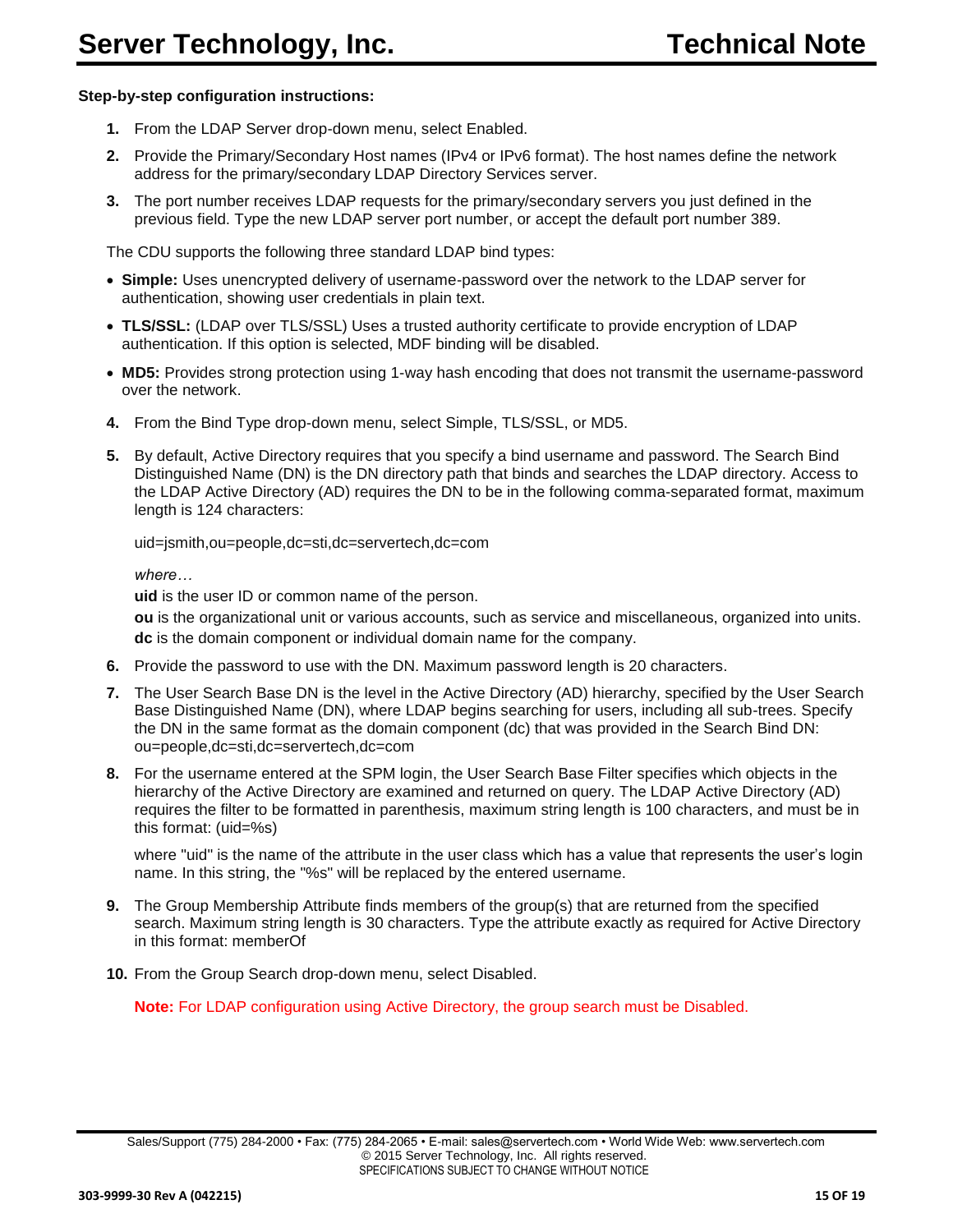#### *Quick Reference: SPM Settings for Active Directory (AD)*

The LDAP configuration fields in this table are the same fields that were highlighted in the screen example above. For Active Directory, the values must be formatted exactly as follows:

| <b>Field</b>               | <b>Value Required for Active Directory</b>                                               |
|----------------------------|------------------------------------------------------------------------------------------|
| LDAP                       | Enabled                                                                                  |
| Search Bind DN             | cn=John Smith, ou=Service Accounts, ou=Miscellaneous Accounts, dc=stitech,<br>$dc = com$ |
| User Search Base DN        | dc=stitech, dc-com                                                                       |
| User Search Base Filter    | (sAMAccountName=%s*)                                                                     |
| Group Membership Attribute | memberOf                                                                                 |
| Group Search               | <b>Disabled</b>                                                                          |
| Group Search Base DN       | Must be blank                                                                            |
| User Membership Attribute  | Must be blank                                                                            |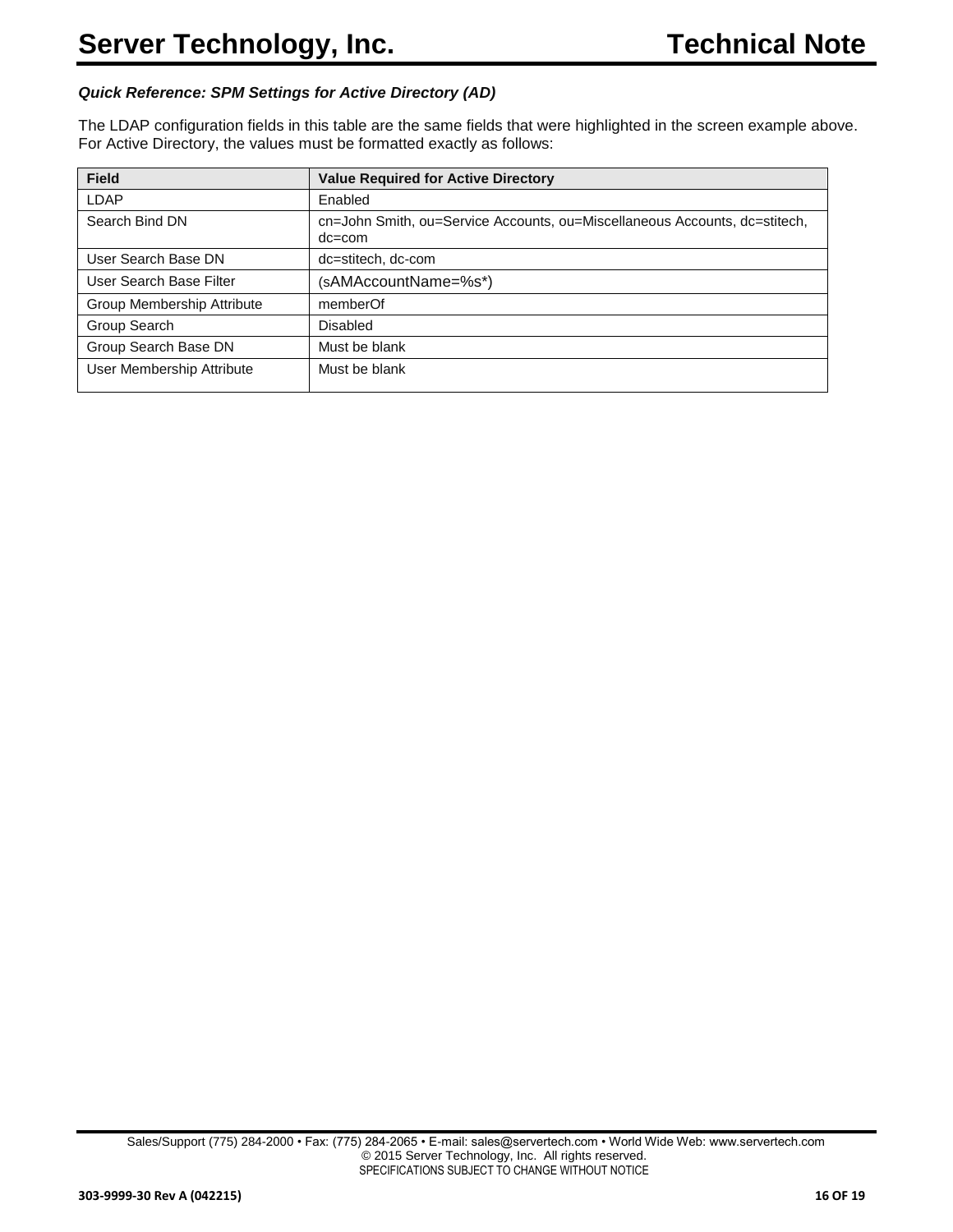#### <span id="page-16-0"></span>*SPM Settings for OpenLDAP*

If you are using OpenLDAP, you can follow the step-by-step instructions above for configuring LDAP with Active Directory (AD), but note the several highlighted fields below that must be formatted differently for OpenLDAP.

| <b>R</b> <sub>c</sub> Manage Users<br>Getting Started With SPM<br>K<br><b>Applications</b><br>$^{+}$<br>∧ Views<br><b>TACACS+ Settings</b><br><b>LDAP Settings</b><br><b>User Groups</b><br><b>Active User Login</b><br><b>Users</b><br>$\overline{+}$<br><b>Device Selection</b><br><b>Ba</b><br><b>LDAP Settings</b><br>$+$<br>$\boxed{\pm}$ Setup Items<br>$+$<br><b>Reports Menu</b><br><b>LDAP Service:</b><br>Enabled<br>System Setup<br>-<br>Primary Host:<br>10.1.2.162<br>System Setup<br>Secondary Host:<br>10.1.2.168<br><b>Custom Device Templates</b><br><b>⊞ &amp; Zone Managers</b><br>389<br>Port:<br>Manage Users<br>Simple<br><b>Bind Type:</b><br>Firmware Files<br>Search Bind DN:<br>uid=Anonymous, ou=Service Accounts, dc=stitech, dc=com<br><b>By Backup Files</b><br>만 Upload - Backup/Upgrade Fi<br>Search Bind Password:<br><br>Add License<br>User Search Base DN:<br>dc=stitech, dc=com<br>User Search Base Filter:<br>$(uid=9/6s)$<br>exactly as shown.<br>Group Membership Attribute:<br>memberOf<br>Group Search:<br>Enabled<br>See the quick reference table below for<br>Group Search Base DN:<br>memberUid<br>User Membership Attribute:<br><b>None</b> | <b>Server Technology</b> | Sentry Power Manager<br>Search: | $\sim$ 30<br><b>By CDU Name</b><br><b>E3</b> 017 1 008 3 001 |
|--------------------------------------------------------------------------------------------------------------------------------------------------------------------------------------------------------------------------------------------------------------------------------------------------------------------------------------------------------------------------------------------------------------------------------------------------------------------------------------------------------------------------------------------------------------------------------------------------------------------------------------------------------------------------------------------------------------------------------------------------------------------------------------------------------------------------------------------------------------------------------------------------------------------------------------------------------------------------------------------------------------------------------------------------------------------------------------------------------------------------------------------------------------------------------------------|--------------------------|---------------------------------|--------------------------------------------------------------|
| When using OpenLDAP, the highlighted fields in<br>this example must be formatted in your screen<br>OpenLDAP field values and the required format.                                                                                                                                                                                                                                                                                                                                                                                                                                                                                                                                                                                                                                                                                                                                                                                                                                                                                                                                                                                                                                          |                          |                                 |                                                              |
|                                                                                                                                                                                                                                                                                                                                                                                                                                                                                                                                                                                                                                                                                                                                                                                                                                                                                                                                                                                                                                                                                                                                                                                            |                          |                                 |                                                              |
|                                                                                                                                                                                                                                                                                                                                                                                                                                                                                                                                                                                                                                                                                                                                                                                                                                                                                                                                                                                                                                                                                                                                                                                            |                          |                                 |                                                              |
|                                                                                                                                                                                                                                                                                                                                                                                                                                                                                                                                                                                                                                                                                                                                                                                                                                                                                                                                                                                                                                                                                                                                                                                            |                          |                                 |                                                              |
|                                                                                                                                                                                                                                                                                                                                                                                                                                                                                                                                                                                                                                                                                                                                                                                                                                                                                                                                                                                                                                                                                                                                                                                            |                          |                                 |                                                              |
|                                                                                                                                                                                                                                                                                                                                                                                                                                                                                                                                                                                                                                                                                                                                                                                                                                                                                                                                                                                                                                                                                                                                                                                            |                          |                                 |                                                              |
|                                                                                                                                                                                                                                                                                                                                                                                                                                                                                                                                                                                                                                                                                                                                                                                                                                                                                                                                                                                                                                                                                                                                                                                            |                          |                                 |                                                              |
|                                                                                                                                                                                                                                                                                                                                                                                                                                                                                                                                                                                                                                                                                                                                                                                                                                                                                                                                                                                                                                                                                                                                                                                            |                          |                                 |                                                              |
|                                                                                                                                                                                                                                                                                                                                                                                                                                                                                                                                                                                                                                                                                                                                                                                                                                                                                                                                                                                                                                                                                                                                                                                            |                          |                                 |                                                              |
|                                                                                                                                                                                                                                                                                                                                                                                                                                                                                                                                                                                                                                                                                                                                                                                                                                                                                                                                                                                                                                                                                                                                                                                            |                          |                                 |                                                              |
|                                                                                                                                                                                                                                                                                                                                                                                                                                                                                                                                                                                                                                                                                                                                                                                                                                                                                                                                                                                                                                                                                                                                                                                            |                          |                                 |                                                              |
|                                                                                                                                                                                                                                                                                                                                                                                                                                                                                                                                                                                                                                                                                                                                                                                                                                                                                                                                                                                                                                                                                                                                                                                            |                          |                                 |                                                              |
|                                                                                                                                                                                                                                                                                                                                                                                                                                                                                                                                                                                                                                                                                                                                                                                                                                                                                                                                                                                                                                                                                                                                                                                            |                          |                                 |                                                              |
|                                                                                                                                                                                                                                                                                                                                                                                                                                                                                                                                                                                                                                                                                                                                                                                                                                                                                                                                                                                                                                                                                                                                                                                            |                          |                                 |                                                              |
|                                                                                                                                                                                                                                                                                                                                                                                                                                                                                                                                                                                                                                                                                                                                                                                                                                                                                                                                                                                                                                                                                                                                                                                            |                          |                                 |                                                              |
|                                                                                                                                                                                                                                                                                                                                                                                                                                                                                                                                                                                                                                                                                                                                                                                                                                                                                                                                                                                                                                                                                                                                                                                            |                          |                                 |                                                              |
|                                                                                                                                                                                                                                                                                                                                                                                                                                                                                                                                                                                                                                                                                                                                                                                                                                                                                                                                                                                                                                                                                                                                                                                            |                          |                                 |                                                              |

#### *Quick Reference: SPM Settings for OpenLDAP*

The LDAP configuration fields in this table are the same fields highlighted in the screen example above. For OpenLDAP, the values must be formatted exactly as follows:

| <b>Field</b>              | <b>Value Required for OpenLDAP</b>                     |
|---------------------------|--------------------------------------------------------|
| LDAP                      | Enabled                                                |
| Search Bind DN            | uid=Anonymous, ou=Service Accounts, dc=stitech, dc=com |
| User Search Base DN       | dc=stitech, dc=com                                     |
| User Search Base Filter   | $(uid=%s)$                                             |
| Group Search              | Enabled                                                |
| Group Search Base DN      | memberUid                                              |
| User Membership Attribute | None                                                   |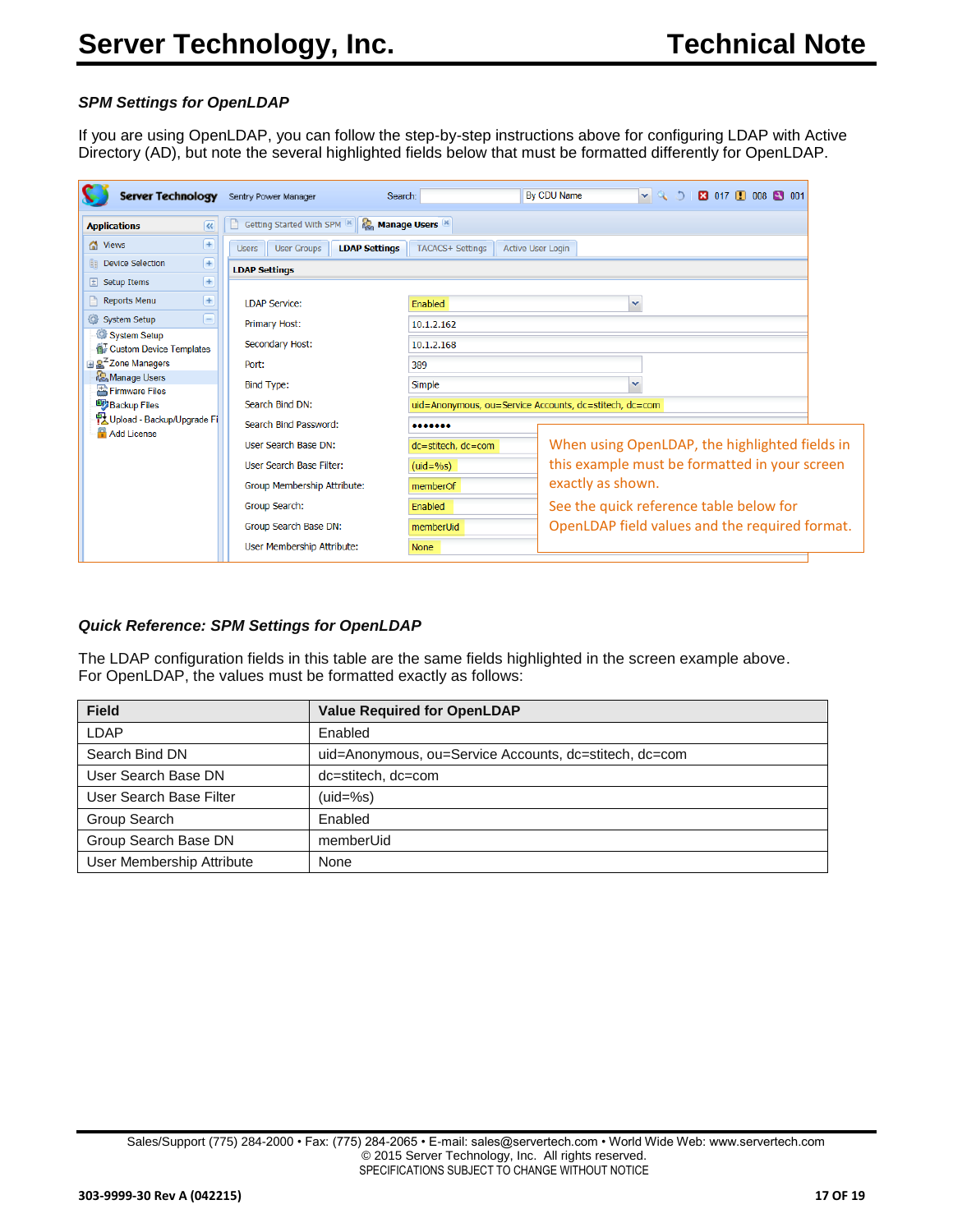# <span id="page-17-0"></span>**User Access Rights – Firmware**

The following user access levels are defined in the Sentry firmware for the CDU and apply to the LDAP group:

| Level       | <b>Description</b>                                                                                                              |
|-------------|---------------------------------------------------------------------------------------------------------------------------------|
| Admin       | Full access for all configuration, control (on, off, reboot), status, and serial/pass-thru ports.                               |
| Power User  | Full access for all control (on, off, reboot), status, and serial/pass-thru ports.                                              |
| User        | Partial access for control (on, off, reboot), status, and pass-thru of assigned outlets, groups,<br>and serial/pass-thru ports. |
| Reboot-Only | Partial access for control (reboot), status, and pass-thru of assigned outlets, groups, and<br>serial/pass-thru ports.          |
| On-Only     | Partial access for control (on), status, and pass-thru of assigned outlets, groups, and<br>serial/pass-thru ports.              |
| View-Only   | Partial access for status and pass-thru of assigned outlets, groups, and serial/pass-thru ports.                                |

#### **Notes:**

- The administrator can also grant administrative rights to other user accounts, allowing the CDU to have more than one administrative user account.
- You cannot remove administrative privileges from the default admin user account unless you have already granted administrative access to another user account.

# <span id="page-17-1"></span>**User Group Capabilities – SPM**

Capabilities are the predefined levels of user group access to SPM system objects as granted by the SPM Administrator or Power User. An SPM user group can have the same permissions an LDAP group uses:

| Level         | <b>Description</b>                                                                                                                                                                                                                                                                                                                                                                                                                                                                                                                                                                                                           |  |  |  |
|---------------|------------------------------------------------------------------------------------------------------------------------------------------------------------------------------------------------------------------------------------------------------------------------------------------------------------------------------------------------------------------------------------------------------------------------------------------------------------------------------------------------------------------------------------------------------------------------------------------------------------------------------|--|--|--|
| Administrator | Full access for all configuration, control (on, off, reboot), status, and serial/pass-thru ports.                                                                                                                                                                                                                                                                                                                                                                                                                                                                                                                            |  |  |  |
| Power         | Same capabilities as the Administrator                                                                                                                                                                                                                                                                                                                                                                                                                                                                                                                                                                                       |  |  |  |
| Regular       | Partial access for outlet control action (on, off, reboot), outlet status, and pass-thru of assigned<br>outlets, outlet groups, outlet clusters, and serial/pass-thru ports.                                                                                                                                                                                                                                                                                                                                                                                                                                                 |  |  |  |
|               | The Administrator can grant the following options to the Regular user group:                                                                                                                                                                                                                                                                                                                                                                                                                                                                                                                                                 |  |  |  |
|               | • No Access: User has no access to any of the SPM system objects.<br>• Off: User has partial access for control (off), status, and pass-thru of assigned outlets,<br>groups, and serial/pass-thru ports. Off is available only to SPM system objects that contain<br>outlets.<br>• On: User has partial access for control (on) status, and pass-thru of assigned outlets, groups,<br>and serial/pass-thru ports. On is available only to SPM system objects that contain outlets.<br>• Outlet Control: User has full outlet control access. Outlet Control is available only to SPM<br>system objects that contain outlets. |  |  |  |
|               | • Reboot: User has partial access for control (reboot) status, and pass-thru of assigned outlets,<br>groups, and serial/pass-thru ports. Reboot is available only to SPM system objects that<br>contain outlets.                                                                                                                                                                                                                                                                                                                                                                                                             |  |  |  |
|               | • Setup: User has full Administrator access to the CDU.                                                                                                                                                                                                                                                                                                                                                                                                                                                                                                                                                                      |  |  |  |
|               | • View Only: User has data view access only. User cannot save changes and user cannot<br>perform actions on SPM system objects.                                                                                                                                                                                                                                                                                                                                                                                                                                                                                              |  |  |  |